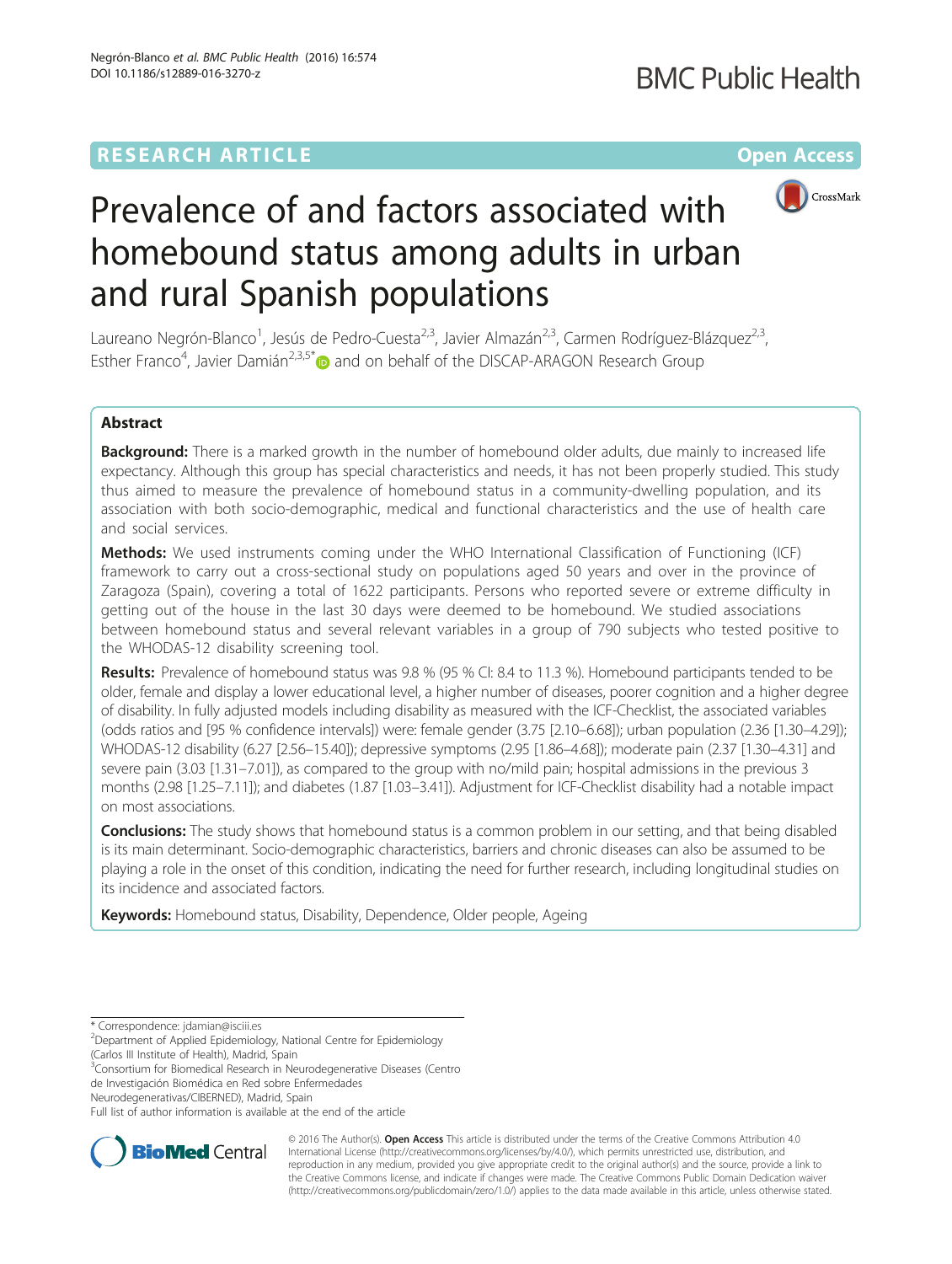# Background

Homebound status is an activity limitation, estimated by various studies to have a prevalence in the general population of 1.6 % to 4.7 %, which may rise to 60 % in people over 85 years and is higher in rural areas and among women [[1](#page-9-0)–[4](#page-9-0)].

There is wide variation in reported prevalences of this disability, probably due to the lack of a standard criterion to define it, as well as differences in study populations in terms of age range and social and demographic conditions [\[1](#page-9-0), [2](#page-9-0), [5](#page-9-0)]. Epidemiological studies tend to use self-reported criteria to define this limitation, such as subjects' need of help from another person to get out of the house or the frequency with which they do so. Qiu et al. conducted a review of the criteria used by different authors to define homebound status [[6\]](#page-9-0). The most appreciable differences were found in the period of time spent without leaving home, which ranged from going out once per week or less [\[3](#page-9-0)], to those who responded "never or almost never except in cases of emergency", when asked how often they went out for any reason [[7\]](#page-9-0).

Homebound status has been found to be associated with different variables that favour and perpetuate it, and with increases in health care costs and greater caregiver burden [[1, 8, 9\]](#page-9-0). The main related variables are age, degree of cognitive impairment, dependence in basic and instrumental activities of daily living (ADL), depression, loss of visual acuity, obesity and low body weight, number of comorbidities, educational level, living in a multi-storey building with no lift, and not owning a car. Difficulty in leaving the home is viewed by these studies as a predictive factor of mortality and disability, after adjustment for demographic variables, and pathological, functional and psychosocial processes [\[10](#page-9-0)–[12](#page-9-0)].

Our bibliographic review found no studies that characterised homebound status on the basis of probabilistic samples in Spain. Some primary care studies on groups of patients included in home-care programmes have focused on assessing the functional and cognitive status and quality of life of the users of such programmes [\[13, 14\]](#page-9-0).

In view of what is known about the association between the rise in life expectancy [[15\]](#page-9-0) and the progressive increase in the incidence of chronic diseases, functional loss, and other conditions shown to generate difficulty in persons in terms of mobility and travel outside the home, we felt it necessary to conduct a descriptive study with a wide number of variables, so as to have a tool when it came to undertaking other specific studies, planning and managing health service policies, and to act as a point of departure for possible interventions on potentially modifiable factors. The aim of this study was thus to estimate the prevalence of and factors associated with homebound status in an urban and rural population of community-dwelling persons aged 50 years and over.

# **Methods**

The study data were drawn from a survey conducted from 2008 to 2011. The sampling frame comprised health-card holders aged 50 years and older, residing in the Zaragozan district of Cinco Villas, and in two health areas of the city of Zaragoza. In 2006, public health-care coverage in Aragon was 98.7 % and per capita GDP was 10 % higher than that for Spain as a whole [\[16](#page-9-0)].

### Participant selection

We initially selected 2000 subjects from Cinco Villas and 856 from the city of Zaragoza by simple random sampling. From this sample, some individuals were then excluded for any of the following reasons: (i) subject was not a resident in the study area (317 Cinco Villas; 15 Zaragoza); (ii) subject could not be located (222 Cinco Villas; 5 Zaragoza); (iii) subject had died (101 Cinco Villas; 1 Zaragoza); and, (iv) subject refused to participate or was unable to schedule or keep appointment for evaluation purposes (110 Cinco Villas; 330 Zaragoza). From Cinco Villas, 48 subjects were excluded due to lack of sufficient data, leaving a net study sample of 1707 individuals with complete evaluations, 1202 from Cinco Villas and 505 from Zaragoza: from these we excluded institutionalised persons, which left a total of 1633 for study purposes, 1135 from Cinco Villas and 498 from Zaragoza.

Information on most variables was obtained via personal interviews with subjects or close relatives (ICF Checklist sores being obtained by professional assessors). Informed consent was obtained from patients and information was provided to patients' primary care physicians, as described by de Pedro-Cuesta et al. [\[17](#page-9-0)]. Data were collected in two stages, in accordance with a screening scheme. Data on socio-demographic characteristics (sex, age, marital status, living arrangements and education) and cognitive status were collected for the entire sample, and individuals with a minimum degree of disability were screened, using the WHODAS 12-item scale [\(Appendix\)](#page-8-0), a shortened version of the disability assessment tool recommended by the World Health Organisation (WHO) for epidemiological studies, namely, the 36-item World Health Organisation Disability Assessment Schedule, WHODAS II (WHODAS-36) [[18\]](#page-9-0). These instruments are validated scales with good psychometric properties, as shown by evaluation with both classical and item response methods [\[19](#page-9-0)–[21\]](#page-10-0). Subjects with 1 or more points on the WHODAS-12 were deemed to be positive to screening, and underwent a thorough disability assessment, with information also being collected on medical history, depressive symptoms, quality of life, use of services, and other variables described below. Those with a *Miniexamen Cognoscitivo* (MEC) score of less than 24 points (see below) were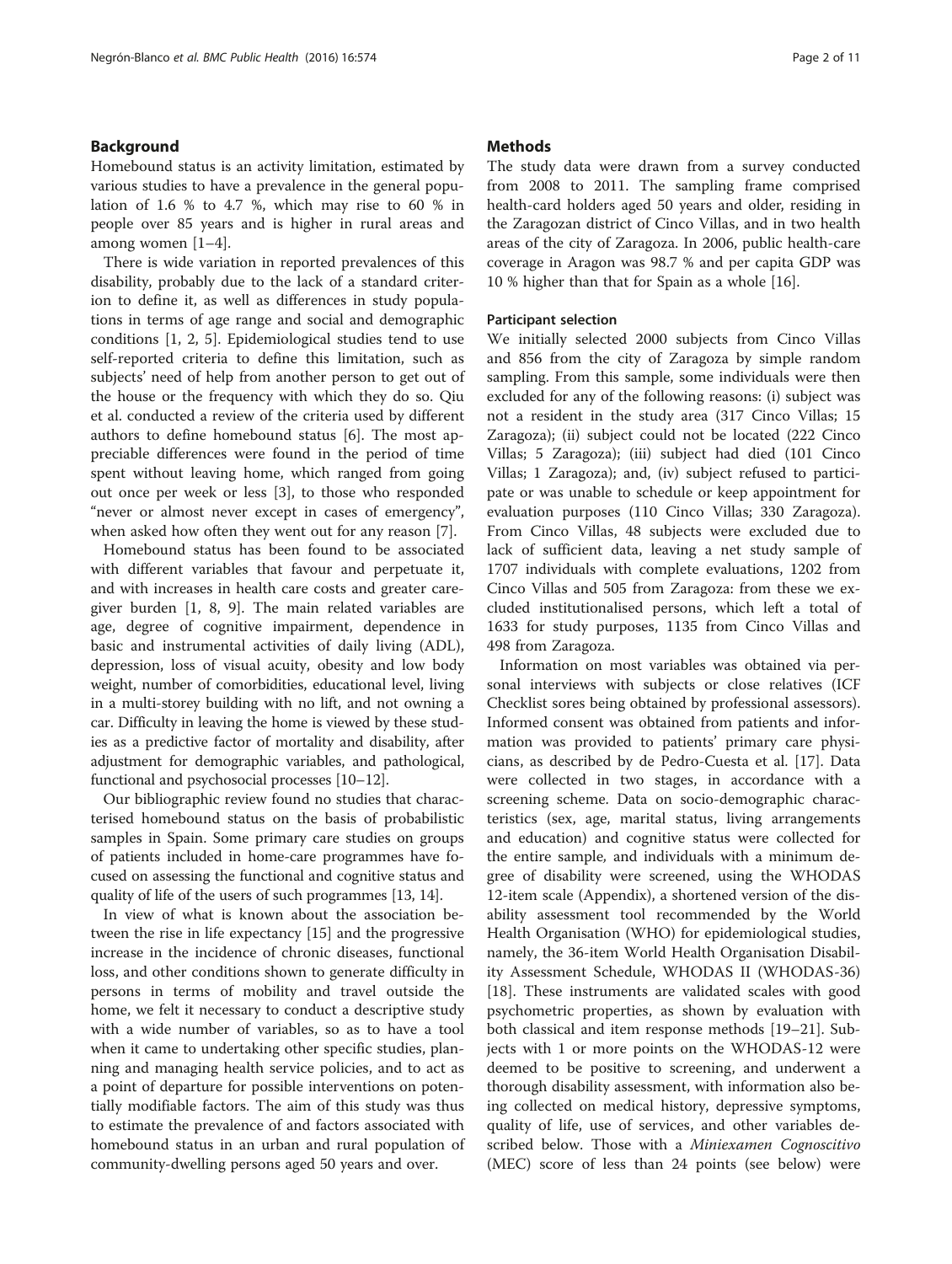likewise deemed to be positive to screening. The MEC is the Spanish version of the Mini-mental State Examination, and has been adequately validated for use on the Spanish population [[22](#page-10-0)].

#### Dependent variable: homebound status

For case-definition purposes, we used the following WHODAS-36 question, "In the past 30 days, how much difficulty did you have in leaving home? None/mild/moderate/severe/extreme or cannot do", with a response of "severe" or "extreme or cannot do" being construed as "homebound". This question was not part of WHODAS-12 (See [Appendix](#page-8-0)). The question was posed to individuals who tested positive to disability screening, and was answered by these respondents or their caregivers. Those who tested negative to screening (0 points on the WHODAS-12) were deemed to be "non-homebound".

#### Habits

Detailed data were collected on the frequency of consumption of alcoholic beverages in the preceding year, and converted into "standard drink units" per day [\[23](#page-10-0)]. Information on tobacco use was obtained through detailed interviews, and subjects were then grouped into never smokers, ex-smokers (those who had smoked in the past but who were not smoking at the time of the interview) and current smokers.

#### Anthropometric variables

We measured weight and height (one measurement), and obtained body mass index, categorised as low or normal weight (<25 kg/m<sup>2</sup>), overweight (≥25-29.9 kg/m<sup>2</sup>) or obesity ( $\geq$ 30 kg/m<sup>2</sup>).

#### Cognitive status

An MEC score <24was deemed to be indicative of cognitive impairment.

# Disability as limitation of activity and restriction on participation

The following two instruments were used: the dichotomous WHODAS-12 [\(Appendix](#page-8-0)) to measure the association between disability and homebound status, with the cutpoint for disability set at ≥20 points; and the International Classification of Functioning, Disability and Health (ICF) Checklist [\[24\]](#page-10-0). This amounts to a comprehensive evaluation of aspects of disability by purpose-trained assessors. Among other aspects, the ICF Checklist assesses ability to perform a series of activities ("limitations on activity and restriction on participation" domain). Scores were allocated according to the degree of difficulty experienced in each activity, on a scale of 0 (no disability) to 100 (maximum disability). This score was used as a control variable in certain analyses. In addition to disability, we also assessed dependence in the performance of basic ADL, using the Katz Index [[25](#page-10-0)] (for a fuller review of the functional assessment of this population, see de Pedro-Cuesta et al. [\[17\]](#page-9-0)).

# Chronic diseases

In the Cinco Villas district, diagnoses were generally obtained from primary care clinical records by direct manual examination by trained field workers (health professionals). At the two Zaragoza centres, diagnoses were obtained from electronic records. Diagnostic data were completed during the home visit. In a few cases, where participants had no medical records at primary care centres, data or hospital discharge reports were furnished by relatives. We drew up a list of 22 chronic diseases and subsequently added 2 more, corresponding to vision and audition impairments, which included any patient registering severe or complete impairment in the "impairments of body functions" section of the ICF Checklist. We recorded the occurrence of these 24 possible conditions, and their number.

#### Self-rated health and depressive symptoms

Self-rated health was measured using the EQ-5D visual analogue scale [[26\]](#page-10-0), on which subjects rated their current health from 0 (worst health status possible) to 100 (best health status possible), with the cut-point set at ≤50. Depressive symptoms were assessed using the 12 questions of the EURO-D scale [\[27](#page-10-0), [28](#page-10-0)], range 0 to 12 points, with the cut-point for possible depression set at ≥4 [\[28](#page-10-0)].

#### Use of health care services and caregiver support

Subjects or close relatives were asked about participants' use of services in the preceding three months, including nursing services, visits to (or from) the primary care physician and/or specialist, rehabilitation services, and hospital admissions and re-admissions. Subjects were also asked about the presence of caregivers, both professional and non-professional.

#### Pain

Based on the assessment obtained in the "impairments of body functions" section of the ICF Checklist, participants were grouped into 3 categories, i.e., "no/mild", "moderate" or "severe".

#### Data-analysis

Overall prevalence of homebound status was calculated as the number of homebound cases over the total study population. The association between homebound status and different variables was measured using logistic regression models. A first group of models included age group (50–64, 65–79,  $\geq 80$  years), sex, years of education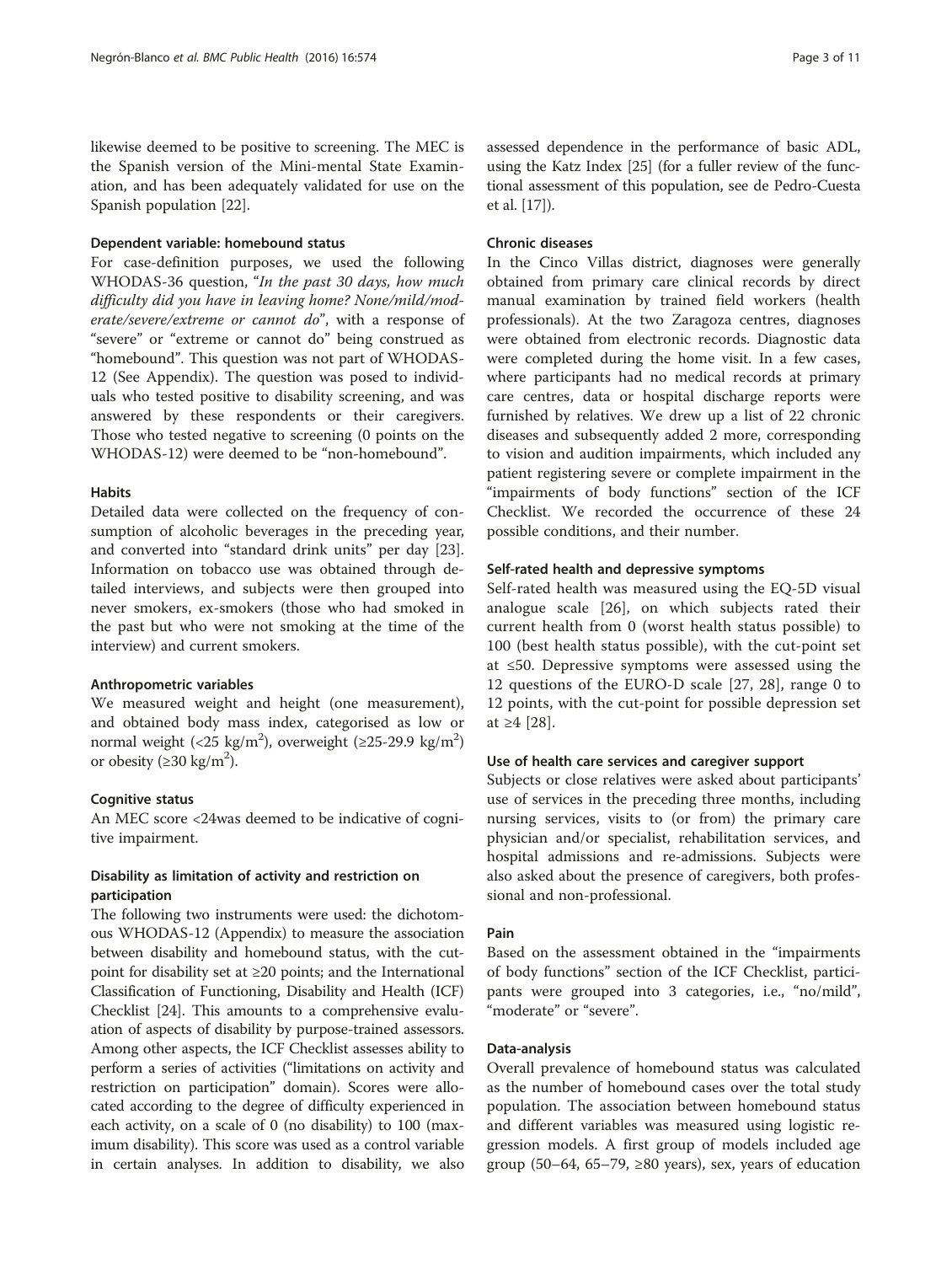and sampling area (rural, comprising Cinco Villas district, and urban, comprising the city of Zaragoza). A second group of models added: degree of disability as per the Activities & Participation domain of the ICF Checklist (the score was included in the logarithmic transformation); cognitive status (dichotomous MEC); and number of chronic disorders. Possible effect modification by the variable disability, under the Activities & Participation domain of the ICF Checklist, was then studied by creating two groups, including those with no or mild disability (0 to 24 points) and those with moderate-to-severe disability (25 to 100 points). Effects were calculated by including interaction terms between the ICF Checklist disability dichotomous variable and the variables of interest in the models fitted. All data analyses were performed using the Stata version 13.1 statistical software programme (Stata Corp., College Station, Texas).

# Results

The overall response rate was 60 % (1707/2856). Of the 1707 persons, 74 were excluded due to being institutionalised and a further 11 for lacking valid data on homebound status, leaving a total study population of 1622. As compared to the study population, the excluded group (1149) had a lower proportion of women (47.4 % vs. 56.7.0 %) and a similar mean age (68.4 y vs. 68.3 y). Of the 1622 study subjects, 159 were considered homebound, yielding a homebound population prevalence among persons aged 50 years and over of 9.8 % (95 % CI: 8.4 %-11.3 %). The prevalence  $(95 % CI)$  of homebound status was  $10.0 % (8.4 %-11.9 %)$  for CincoVillas and 9.3 % (7.0 %–12.2 %) for Zaragoza. Table 1 shows the crude data on the population sample of 1622 individuals, which was characterised by a higher proportion of women and a higher age among those who were homebound, though the most pronounced differences were seen in terms of cognitive impairment and disability.

Table [2](#page-4-0) shows the results for the population that tested positive to disability screening, comprising 790 persons with valid data for homebound status. This table shows associations with two levels of adjustment. At the less complex level, note should be taken of the associations with female gender ( $OR = 2.38$ ), age ( $ORS of 1.93$ and 6.39 for the two groups aged over 65 years versus that aged 50–64 years), number of chronic disorders (ORs of 2.40 and 4.09 for groups of 2 to 3, and 4 or more chronic disorders, respectively), cognitive impairment (OR =  $5.56$ ), disability as measured with the WHODAS 12 scale (OR = 28.23) or with the ICF-Checklist (OR =  $18.17$ ), and dependence in at least 1 ADL (OR = 6.77). Presence of a caregiver displayed a strong association (OR = 7.40). In terms of selfperceived variables, the associations were clear, in the case of both self-rated health ( $OR = 4.02$ ) and depressive symptoms ( $OR = 2.95$ ). Lastly a strong association was observed with pain, though this was rated by assessors.

Table 1 Basic characteristics of participants according to homebound status in the complete sample: percentages, mean and associational odds ratio

| Variable                          | Non-homebound<br>N(%) | Homebound<br>N(% | OR (95 % CI)         | $P$ -value |
|-----------------------------------|-----------------------|------------------|----------------------|------------|
| Total                             | 1463 (100)            | 159 (100)        |                      |            |
| Sex, women                        | 794 (54.3)            | 126 (79.2)       | 3.02 (1.96-4.64)     | < 0.001    |
| Age group, years                  |                       |                  |                      | < 0.001    |
| $50 - 64$                         | 648 (44.3)            | 15(9.4)          | $1$ (ref.)           |            |
| $65 - 79$                         | 611(41.7)             | 49 (30.8)        | 3.46 (1.92-6.24)     |            |
| $\geq 80$                         | 204 (14.0)            | 95 (59.7)        | 20.12 (11.41-35.46)  |            |
| Marital status, with spouse       | 1045 (71.6)           | 74 (46.8)        | $0.78(0.52 - 1.16)$  | < 0.001    |
| Living arrangements, living alone | 214 (14.6)            | 17 (10.8)        | $0.35(0.19 - 0.63)$  | 0.19       |
| Educational level                 |                       |                  |                      | < 0.001    |
| Less than primary                 | 459 (31.3)            | 94 (59.1)        | $1$ (ref.)           |            |
| Primary                           | 664 (45.4)            | 51(32.1)         | $0.38(0.26 - 0.54)$  |            |
| Secondary or higher               | 340 (23.2)            | 14(8.8)          | $0.20(0.11 - 0.36)$  |            |
| Cognitive impairment (MEC <24)    | 57(3.9)               | 70 (46.7)        | 9.01 (5.49-14.78)    | < 0.001    |
| Disability (WHODAS 12)            |                       |                  |                      |            |
| Mean (SD)                         | 14.7(5.5)             | 33.6 (9.4)       | $18.9a$ (17.9-19.9)  | < 0.001    |
| Moderate or severe $(220$ points) | 255 (17.3)            | 152 (95.6)       | 69.20 (29.89-160.24) | < 0.001    |

SD standard deviation, MEC Miniexamen Cognoscitivo, OR Odds ratio, WHODAS World Health Organisation Disability Assessment Schedule

<sup>a</sup>Mean difference and 95 % confidence interval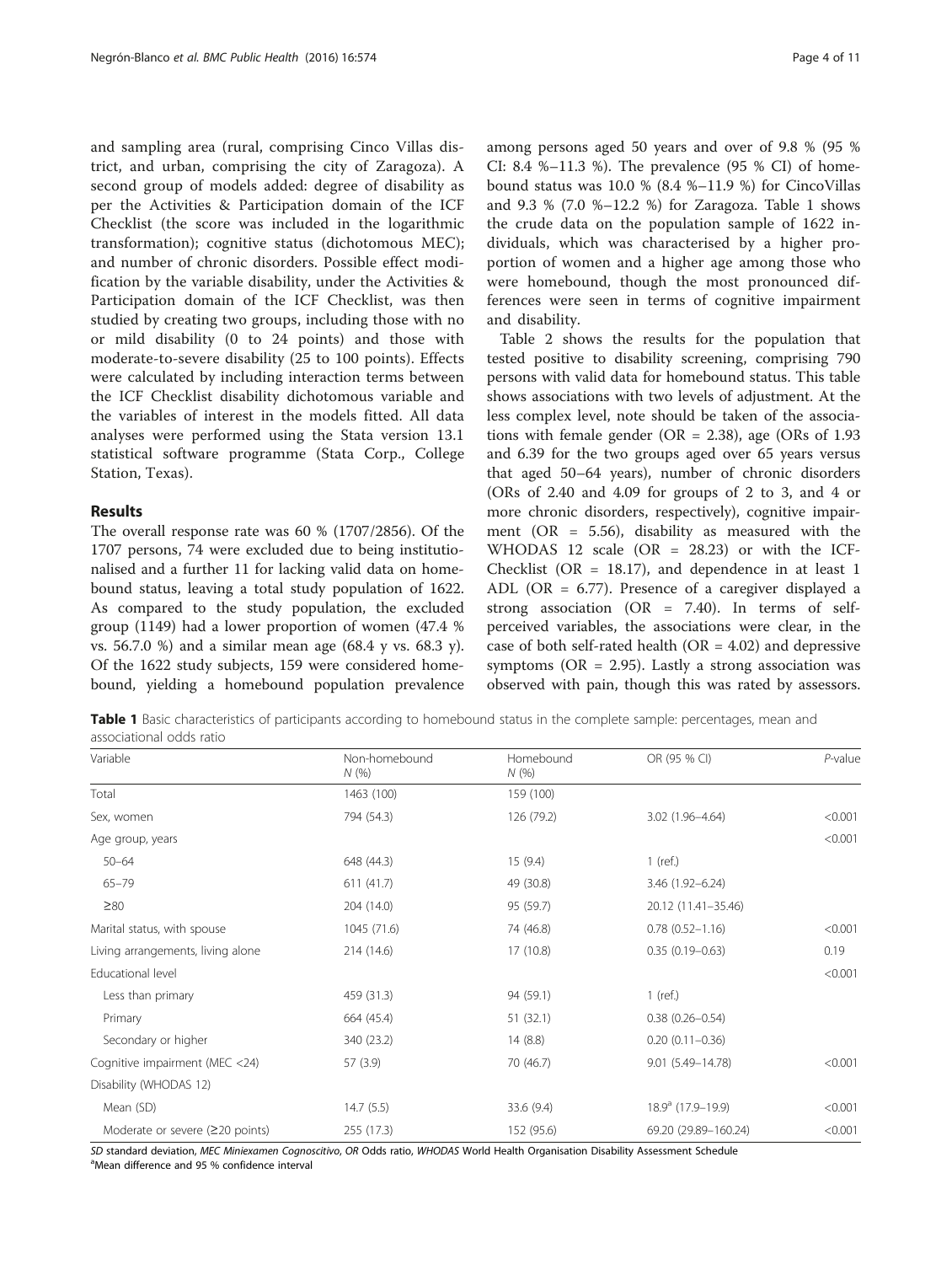<span id="page-4-0"></span>

|  |  |  |  | Table 2 Association between selected variables and homebound status in a population testing positive to disability screening |  |  |
|--|--|--|--|------------------------------------------------------------------------------------------------------------------------------|--|--|
|  |  |  |  |                                                                                                                              |  |  |

| Variable                                    | N(%)      | Homebound<br>n(%) | OR (95 % CI) <sup>a</sup> | OR (95 % CI) <sup>b</sup> |
|---------------------------------------------|-----------|-------------------|---------------------------|---------------------------|
| All                                         | 790 (100) | 159 (20)          |                           |                           |
| Population, urban                           | 219 (28)  | 46 (21)           | 1.23 (0.80-1.87)          | 2.36 (1.30-4.29)          |
| Sex, women                                  | 519 (66)  | 126 (24)          | 2.38 (1.52-3.73)          | 3.75 (2.10-6.68)          |
| Age group, years                            |           |                   |                           |                           |
| $50 - 64$                                   | 210 (27)  | 15(7)             | $1$ (ref).                | $1$ (ref).                |
| $65 - 79$                                   | 335 (42)  | 49 (15)           | 1.93 (1.03-3.60)          | $0.66$ $(0.30-1.45)$      |
| $\geq 80$                                   | 245 (31)  | 95 (39)           | 6.39 (3.44-11.84)         | $0.63$ $(0.28 - 1.43)$    |
| Marital status, with spouse                 | 489 (62)  | 74 (15)           | $0.81$ $(0.54 - 1.22)$    | $0.97(0.57 - 1.65)$       |
| Educational level                           |           |                   |                           |                           |
| Less than primary                           | 343 (43)  | 94 (27)           | 1 (ref).                  | $1$ (ref).                |
| Primary                                     | 344 (44)  | 51 (15)           | $0.62$ (0.41-0.95)        | $0.94(0.54 - 1.61)$       |
| Secondary or higher                         | 103(13)   | 14 (14)           | $0.95(0.48 - 1.90)$       | $1.93(0.77 - 4.85)$       |
| Living arrangements, alone                  | 129 (16)  | 17(13)            | $0.37(0.20 - 0.66)$       | $0.88$ $(0.45 - 1.74)$    |
| Tobacco use                                 |           |                   |                           |                           |
| Never smoker                                | 532 (68)  | 131 (25)          | $1$ (ref).                | $1$ (ref).                |
| Ex-smoker                                   | 174 (22)  | 21(12)            | $0.71(0.36 - 1.39)$       | $0.79(0.32 - 1.93)$       |
| Current smoker                              | 81 (10)   | 5(6)              | $0.54(0.18 - 1.65)$       | $0.61(0.16 - 2.31)$       |
| Alcohol consumption (≥1 standard drink/day) | 241 (31)  | 13(5)             | $0.25(0.13 - 0.47)$       | $0.56$ $(0.27 - 1.16)$    |
| Body Mass Index (kg/m <sup>2</sup> )        |           |                   |                           |                           |
| $<$ 25                                      | 150 (22)  | 31(21)            | 1 (ref).                  | $1$ (ref).                |
| $25 - 29.9$                                 | 293 (43)  | 44 (15)           | $0.75(0.42 - 1.32)$       | $0.80(0.38 - 1.64)$       |
| $\geq$ 30                                   | 239 (35)  | 49 (21)           | $1.16(0.66 - 2.04)$       | $1.01(0.49 - 2.06)$       |
| Number of chronic disorders                 |           |                   |                           |                           |
| $0 - 1$                                     | 225 (29)  | 16(7)             | $1$ (ref).                | $1$ (ref).                |
| $2 - 3$                                     | 381 (48)  | 79 (21)           | 2.40 (1.31-4.41)          | $2.28(0.85 - 6.06)$       |
| $\geq 4$                                    | 180 (23)  | 64 (36)           | 4.09 (2.13-7.82)          | 4.32 (0.83-22.50)         |
| Cognitive impairment (MEC <24)              | 127 (16)  | 70 (55)           | 5.56 (3.41-9.09)          | $0.94(0.49 - 1.80)$       |
| Disability (WHODAS $12 \ge 20$ )            | 407 (52)  | 152 (37)          | 28.2 (12.2-65.4)          | $6.27$ $(2.56 - 15.40)$   |
| ICF Checklist disability, moderate/severe   | 230 (26)  | 122 (53)          | 18.2 (10.9-30.2)          | 10.45 (5.99-18.23)        |
| Dependence in ≥1 basic ADL                  | 317 (40)  | 128 (40)          | 6.77 (4.23-10.82)         | $1.18(0.65 - 2.12)$       |
| Nursing services                            | 517 (66)  | 115 (22)          | $1.04(0.67 - 1.63)$       | $0.97(0.55 - 1.68)$       |
| Visit, primary care physician               | 613 (78)  | 117 (19)          | $0.73$ $(0.46 - 1.14)$    | $0.81$ $(0.44 - 1.48)$    |
| Visit, specialist physician                 | 399 (51)  | 84 (21)           | $1.43(0.96 - 2.12)$       | 1.76 (1.03-3.00)          |
| Hospital admissions                         | 55 $(7)$  | 23 (42)           | $4.04(2.05 - 7.95)$       | $2.98(1.25 - 7.11)$       |
| Rehabilitation services                     | 62(8)     | 11(18)            | $1.17(0.55 - 2.47)$       | $0.88$ $(0.35 - 2.22)$    |
| Use of a caregiver                          | 226 (29)  | 109 (48)          | 7.40 (4.72-11.6)          | $0.74(0.39 - 1.40)$       |
| Self-rated health, less than good $(50)$    | 343 (56)  | 78 (24)           | $4.02$ $(2.21 - 7.32)$    | $2.02(0.99 - 4.11)$       |
| Depressive symptoms (EURO-D ≥4)             | 226 (30)  | 60 (26)           | 2.95 (1.86-4.68)          | 2.31 (1.34 - 3.99)        |
| Pain                                        |           |                   |                           |                           |
| No/mild                                     | 352 (45)  | 46 (13)           | 1 (ref).                  | 1 (ref).                  |
| Moderate                                    | 370 (47)  | 79 (21)           | 1.78 (1.14-2.77)          | 2.37 (1.30-4.31)          |
| Severe                                      | 59 (8)    | 25 (42)           | 5.91 (2.93-11.9)          | $3.03(1.31 - 7.01)$       |

ADL activities of daily living, CI confidence interval, MEC Miniexamen cognoscitivo, OR odds ratio, WHODAS World Health Organisation Disability Assessment Schedule<br><sup>a</sup>Adjusted for sex, age group, area (rural/urban), and nu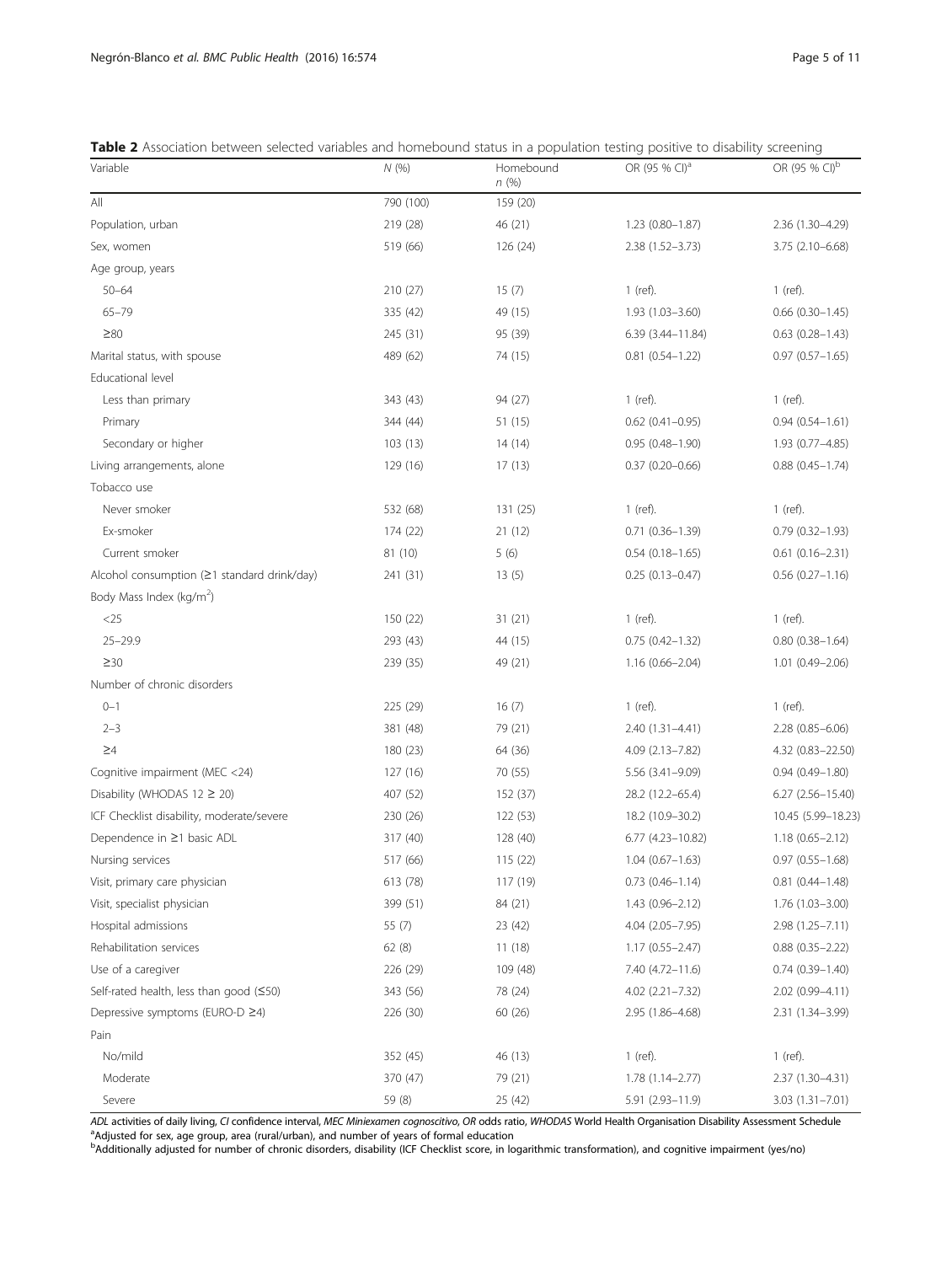When adjustment was made for the number of chronic disorders, ICF-Checklist disability score and cognitive impairment, the previous associations were maintained, though some changed notably, even in direction. The practically non-existent association between rural/urban areas became very clear, with the greatest risk of home confinement being observed in urban settings (OR = 2.36). While the effect of age disappeared, that of disability remained pronounced, though there was a clear weakening (from  $OR = 28.23$  to  $OR = 6.27$ ). The important effect of dependence in ADL and caregiver presence disappeared (Table [2](#page-4-0)).

Table 3 shows the associations between homebound status and different chronic conditions, especially cerebrovascular disease (OR = 2.69), COPD (OR = 2.23), diabetes (OR = 2.30), cancer (OR = 2.13), depression (OR = 2.03), dementia (OR = 3.14), severe mental disease (OR = 7.09), neurodegenerative diseases and dystrophies (OR

 $= 3.62$ ), and visual (OR  $= 3.06$ ) and audition impairments (OR = 2.35). While the additional adjustment diluted most of these associations, the association with diabetes nonetheless persisted (OR = 1.87).

Exploratory analyses, not shown, revealed that the great changes in effects seen in the fully adjusted models in Tables [2](#page-4-0) and 3 were essentially due to the inclusion of the variable disability in the Activities & Participation domain of the ICF Checklist. It thus became necessary to explore the possible modification of effect exerted by this variable, i.e., whether estimates would be different depending on ICF-Checklist disability status. These analyses are shown in Table [4.](#page-6-0) Differences were observed in specialist medical visits (*p*-value for interaction =  $0.03$ ), arthritis ( $p = 0.03$ ), and also likely in the case of history of depression ( $p = 0.08$ ), with all of these displaying a higher association with confinement in the group without ICF-Checklist disability. On the other hand, the

Table 3 Association between chronic disorders and homebound status in a population testing positive to disability screening

| Disease                                                 | Disease prevalence<br>N(% | OR (95 % CI) <sup>a</sup> | OR (95 % CI) <sup>b</sup> |
|---------------------------------------------------------|---------------------------|---------------------------|---------------------------|
| Hypertension                                            | 372 (47)                  | $0.71(0.48 - 1.06)$       | $0.86(0.52 - 1.43)$       |
| Ischaemic heart disease                                 | 68 (9)                    | $0.94(0.47 - 1.88)$       | $1.18(0.49 - 2.82)$       |
| Arrhythmias                                             | 102(13)                   | $1.16(0.69 - 1.96)$       | $0.87(0.44 - 1.74)$       |
| Heart failure                                           | 25(3)                     | $1.55(0.61 - 3.95)$       | $1.04(0.32 - 3.38)$       |
| Cerebrovascular disease                                 | 86 (11)                   | 2.69 (1.56-4.64)          | $0.84(0.41 - 1.70)$       |
| Peripheral arterial disease                             | 14(2)                     | $0.74(0.15 - 3.67)$       | $0.57(0.09 - 3.42)$       |
| COPD                                                    | 62(8)                     | 2.23 (1.16-4.29)          | 1.73 (0.78-3.84)          |
| Asthma                                                  | 25(3)                     | $0.95(0.33 - 2.77)$       | $0.56(0.14 - 2.27)$       |
| <b>Diabetes</b>                                         | 134 (17)                  | 2.30 (1.44-3.68)          | $1.87(1.03 - 3.41)$       |
| Thyroid diseases                                        | 75 (9)                    | $0.87(0.45 - 1.67)$       | $0.90(0.37 - 2.19)$       |
| Chronic renal failure                                   | 29(4)                     | 2.94 (1.28-6.77)          | $1.39(0.51 - 3.77)$       |
| Chronic liver disease                                   | 6(1)                      | $1.01$ (0.10-10.22)       | 2.55 (0.22-28.96)         |
| Anaemia                                                 | 33(4)                     | $0.81(0.31 - 2.11)$       | $0.68(0.22 - 2.09)$       |
| Cancer                                                  | 42(5)                     | 2.13 (0.96-4.76)          | $1.94(0.68 - 5.51)$       |
| Anxiety disorder                                        | 69 (9)                    | $0.49(0.22 - 1.10)$       | $0.56(0.22 - 1.45)$       |
| Depression                                              | 140 (18)                  | $2.03(1.28 - 3.22)$       | $1.40(0.78 - 2.49)$       |
| Dementia                                                | 47(6)                     | $3.14(1.60 - 6.16)$       | $0.24(0.09 - 0.65)$       |
| Neurodegenerative diseases and dystrophies <sup>c</sup> | 17(2)                     | $3.62(1.16 - 11.33)$      | $1.24(0.30 - 5.06)$       |
| Severe mental disease                                   | 8(1)                      | 7.09 (1.35-37.16)         | $0.46(0.05 - 4.15)$       |
| Arthritis or arthrosis                                  | 401 (51)                  | $0.96(0.65 - 1.41)$       | $1.79(1.05 - 3.05)$       |
| Hip fracture                                            | 13(2)                     | 2.19 (0.59-8.13)          | $1.21(0.17 - 8.80)$       |
| Visual impairment                                       | 56(7)                     | $3.06(1.64 - 5.73)$       | $1.53(0.68 - 3.46)$       |
| Audition impairment                                     | 36(5)                     | 2.35 (1.09-5.07)          | 1.46 (0.56-3.79)          |
| Urinary incontinence                                    | 42(5)                     | $1.45(0.71 - 2.97)$       | $0.64(0.26 - 1.59)$       |

COPD chronic obstructive pulmonary disease, CI confidence interval, OR odds ratio

<sup>a</sup>Adjusted for sex, age group, area (rural/urban), and number of years of formal education

b<br>Additionally adjusted for number of chronic disorders (excluding index disease), disability (ICF Checklist score, in logarithmic transformation), and cognitive impairment (yes/no) except in dementia

Parkinson's disease, Multiple Sclerosis and Amyotrophic Lateral Sclerosis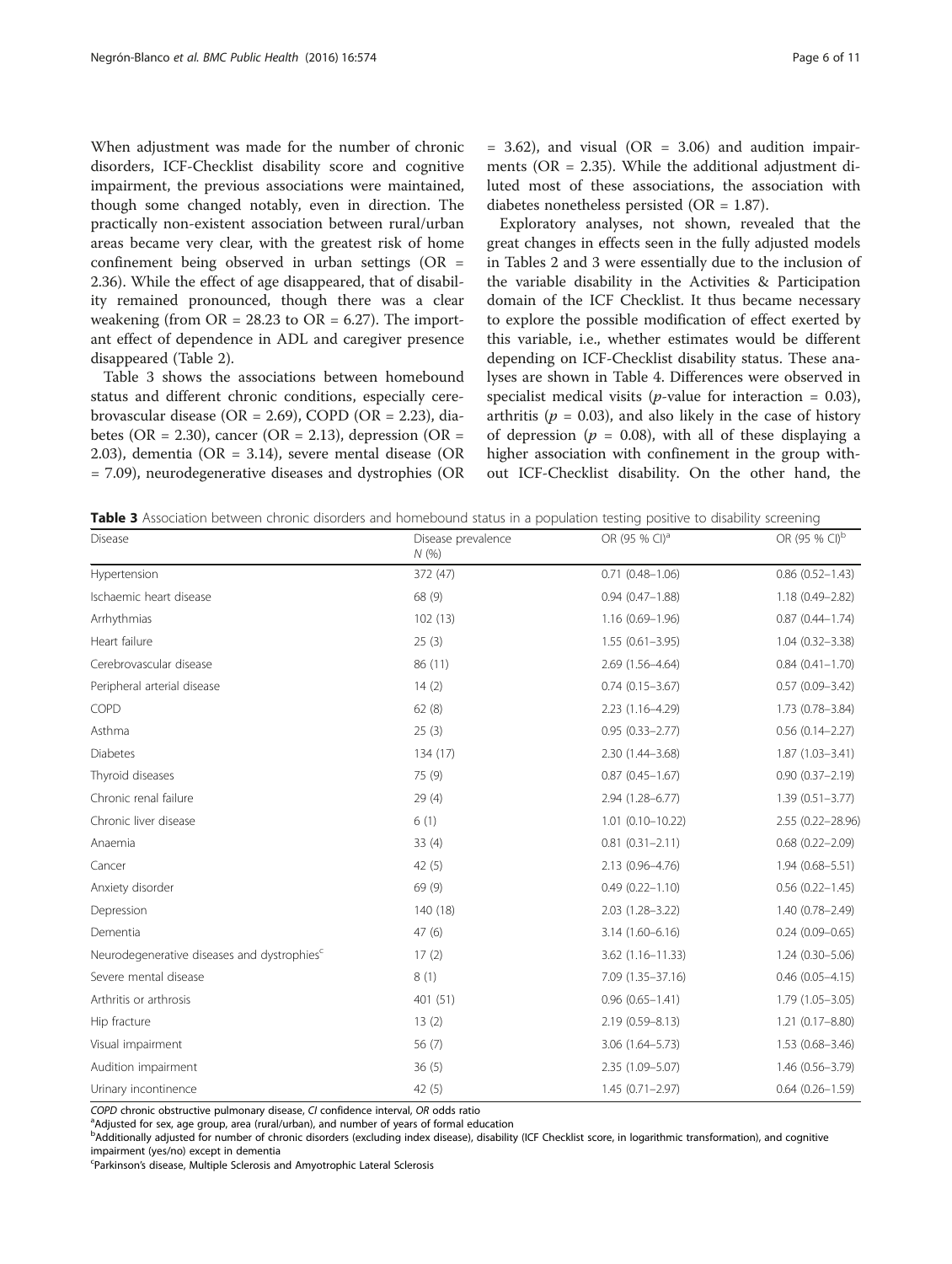<span id="page-6-0"></span>

|  |  |  |  | Table 4 Association between selected variables and homebound status according to ICF Checklist degree of disability |  |  |  |  |  |  |  |
|--|--|--|--|---------------------------------------------------------------------------------------------------------------------|--|--|--|--|--|--|--|
|--|--|--|--|---------------------------------------------------------------------------------------------------------------------|--|--|--|--|--|--|--|

| OR (95 % CI) <sup>b</sup><br>OR (95 % CI) <sup>b</sup><br>$N(%)^a$<br>$N(96)^{a}$<br>$P^{\mathsf{C}}$<br>Variable<br>13(8)<br>33 (67)<br>Population, urban<br>$0.99(0.49 - 2.03)$<br>$1.75(0.84 - 3.65)$<br>0.27<br>32(8)<br>0.77<br>Sex, women<br>$2.83(1.08 - 7.43)$<br>94 (67)<br>3.36 (1.79-6.29)<br>0.03<br>Age group, years<br>11(6)<br>4(27)<br>$50 - 64$<br>$1$ (ref.)<br>$1$ (ref.)<br>$65 - 79$<br>14(5)<br>$0.66$ $(0.28 - 1.55)$<br>35 (52)<br>3.54 (0.95-13.12)<br>$\geq 80$<br>12(12)<br>$1.64(0.66 - 4.05)$<br>83 (58)<br>$2.47(0.71 - 8.60)$<br>20(5)<br>$0.64$ $(0.32 - 1.30)$<br>54 (52)<br>Marital status, with spouse<br>$1.37(0.72 - 2.61)$<br>0.11<br>Educational level<br>0.13<br>Less than primary<br>18(9)<br>76 (52)<br>$1$ (ref.)<br>$1$ (ref.)<br>13(5)<br>38 (59)<br>Primary<br>$0.54(0.25 - 1.16)$<br>$1.52(0.77 - 3.00)$<br>Secondary or higher<br>6(7)<br>1.68 (0.49-5.82)<br>$0.92(0.33 - 2.58)$<br>8(50)<br>7(7)<br>Living arrangements, alone<br>$0.72$ $(0.30 - 1.74)$<br>10(38)<br>$0.50(0.19 - 1.27)$<br>0.57<br>Tobacco use<br>0.19<br>Never smoker<br>30(8)<br>$1$ (ref.)<br>101(63)<br>$1$ (ref.)<br>Ex-smoker<br>2(2)<br>19 (35)<br>$0.33(0.07 - 1.46)$<br>$0.91(0.37 - 2.26)$<br>Current smoker<br>4(6)<br>$0.81(0.22 - 2.98)$<br>1(10)<br>$0.17(0.02 - 1.58)$<br>Alcohol consumption (21 standard drink/day)<br>5(2)<br>8(22)<br>$0.37(0.15 - 0.93)$<br>0.96<br>$0.39(0.14 - 1.03)$<br>Body mass index (kg/m <sup>2</sup> )<br>0.23<br>6(6)<br>25 (50)<br>$<$ 25<br>$1$ (ref.)<br>$1$ (ref.)<br>$25 - 29.9$<br>13(6)<br>$0.96(0.34 - 2.69)$<br>31 (48)<br>$0.72$ $(0.30 - 1.74)$<br>$\geq 30$<br>17(10)<br>1.81 (0.67-4.89)<br>32 (50)<br>$0.64$ $(0.27 - 1.55)$<br>No. of chronic disorders<br>0.18<br>$0 - 1$<br>4(2)<br>$1$ (ref.)<br>12(44)<br>$1$ (ref.)<br>$2 - 3$<br>22(8)<br>4.61 (1.32-16.09)<br>57 (49)<br>$1.18(0.39 - 3.61)$<br>11(11)<br>$\geq 4$<br>7.37 (1.25-43.45)<br>53 (65)<br>$2.56(0.46 - 14.15)$<br>Cognitive impairment (MEC <24)<br>3(14)<br>0.99<br>$2.31(0.62 - 8.67)$<br>67(64)<br>2.28 (1.23-4.22)<br>0.99<br>Dependence in $\geq$ 1 basic ADL<br>19 (13)<br>2.91 (1.43-5.95)<br>109 (63)<br>2.94 (1.31-6.58)<br>92 (57)<br>0.23<br>Nursing services<br>23(6)<br>$0.71(0.33 - 1.54)$<br>$1.30(0.67 - 2.51)$<br>$0.77(0.39 - 1.51)$<br>0.25<br>Visit, primary care physician<br>32(7)<br>$1.62(0.55 - 4.75)$<br>85(53)<br>0.03<br>Visit, specialist physician<br>29 (10)<br>$3.60(1.53 - 8.46)$<br>$1.13(0.61 - 2.11)$<br>55 (56)<br>Hospital admissions<br>1(4)<br>$0.95(0.12 - 7.62)$<br>22 (73)<br>$4.00(1.40 - 11.41)$<br>0.23<br>Rehabilitation services<br>4(9)<br>7(41)<br>0.56<br>$1.30(0.43 - 3.90)$<br>$0.80(0.23 - 2.71)$<br>8(15)<br>101 (59)<br>0.50<br>Use of a caregiver<br>$2.83(1.18-6.81)$<br>1.93 (0.94-3.94)<br>Self-rated health, less than good (≤50)<br>24 (9)<br>54 (60)<br>0.90<br>3.45 (1.43-8.35)<br>3.17 (1.17-8.59)<br>Depressive symptoms (EURO-D ≥4)<br>20 (13)<br>0.47<br>3.52 (1.68-7.34)<br>40 (61)<br>2.42 (1.18-4.94)<br>0.21<br>Pain<br>None/mild<br>6(2)<br>$1$ (ref.)<br>40 (40)<br>$1$ (ref.)<br>Moderate<br>25 (9)<br>4.41 (1.65-11.80)<br>54 (59)<br>$1.53(0.78 - 3.00)$<br>Severe<br>6(18)<br>$11.5(3.17 - 41.3)$<br>19 (76)<br>4.24 (1.39–12.94)<br>16(6)<br>Hypertension<br>$0.77(0.38 - 1.54)$<br>56 (49)<br>$0.71(0.38 - 1.33)$<br>0.88<br>Ischaemic heart disease<br>2(5)<br>0.96<br>$0.93(0.21 - 4.15)$<br>15 (50)<br>$0.89(0.35 - 2.24)$<br>Arrhythmias<br>1(2)<br>$0.21(0.03 - 1.58)$<br>28 (61)<br>$1.32(0.61 - 2.87)$<br>0.09<br>Heart failure<br>2(17)<br>7(54)<br>2.07 (0.43-9.87)<br>1.02 (0.28-3.72)<br>0.49 | No/mild | Moderate/severe |  |  |  |
|----------------------------------------------------------------------------------------------------------------------------------------------------------------------------------------------------------------------------------------------------------------------------------------------------------------------------------------------------------------------------------------------------------------------------------------------------------------------------------------------------------------------------------------------------------------------------------------------------------------------------------------------------------------------------------------------------------------------------------------------------------------------------------------------------------------------------------------------------------------------------------------------------------------------------------------------------------------------------------------------------------------------------------------------------------------------------------------------------------------------------------------------------------------------------------------------------------------------------------------------------------------------------------------------------------------------------------------------------------------------------------------------------------------------------------------------------------------------------------------------------------------------------------------------------------------------------------------------------------------------------------------------------------------------------------------------------------------------------------------------------------------------------------------------------------------------------------------------------------------------------------------------------------------------------------------------------------------------------------------------------------------------------------------------------------------------------------------------------------------------------------------------------------------------------------------------------------------------------------------------------------------------------------------------------------------------------------------------------------------------------------------------------------------------------------------------------------------------------------------------------------------------------------------------------------------------------------------------------------------------------------------------------------------------------------------------------------------------------------------------------------------------------------------------------------------------------------------------------------------------------------------------------------------------------------------------------------------------------------------------------------------------------------------------------------------------------------------------------------------------------------------------------------------------------------------------------------------------------------------------------------------------------------------------------------------------------------------------------------------------------------------------------------------------------------------------------------------------------------------------------------------------------------------------------------------------------------------------------------------------------------------------|---------|-----------------|--|--|--|
|                                                                                                                                                                                                                                                                                                                                                                                                                                                                                                                                                                                                                                                                                                                                                                                                                                                                                                                                                                                                                                                                                                                                                                                                                                                                                                                                                                                                                                                                                                                                                                                                                                                                                                                                                                                                                                                                                                                                                                                                                                                                                                                                                                                                                                                                                                                                                                                                                                                                                                                                                                                                                                                                                                                                                                                                                                                                                                                                                                                                                                                                                                                                                                                                                                                                                                                                                                                                                                                                                                                                                                                                                                              |         |                 |  |  |  |
|                                                                                                                                                                                                                                                                                                                                                                                                                                                                                                                                                                                                                                                                                                                                                                                                                                                                                                                                                                                                                                                                                                                                                                                                                                                                                                                                                                                                                                                                                                                                                                                                                                                                                                                                                                                                                                                                                                                                                                                                                                                                                                                                                                                                                                                                                                                                                                                                                                                                                                                                                                                                                                                                                                                                                                                                                                                                                                                                                                                                                                                                                                                                                                                                                                                                                                                                                                                                                                                                                                                                                                                                                                              |         |                 |  |  |  |
|                                                                                                                                                                                                                                                                                                                                                                                                                                                                                                                                                                                                                                                                                                                                                                                                                                                                                                                                                                                                                                                                                                                                                                                                                                                                                                                                                                                                                                                                                                                                                                                                                                                                                                                                                                                                                                                                                                                                                                                                                                                                                                                                                                                                                                                                                                                                                                                                                                                                                                                                                                                                                                                                                                                                                                                                                                                                                                                                                                                                                                                                                                                                                                                                                                                                                                                                                                                                                                                                                                                                                                                                                                              |         |                 |  |  |  |
|                                                                                                                                                                                                                                                                                                                                                                                                                                                                                                                                                                                                                                                                                                                                                                                                                                                                                                                                                                                                                                                                                                                                                                                                                                                                                                                                                                                                                                                                                                                                                                                                                                                                                                                                                                                                                                                                                                                                                                                                                                                                                                                                                                                                                                                                                                                                                                                                                                                                                                                                                                                                                                                                                                                                                                                                                                                                                                                                                                                                                                                                                                                                                                                                                                                                                                                                                                                                                                                                                                                                                                                                                                              |         |                 |  |  |  |
|                                                                                                                                                                                                                                                                                                                                                                                                                                                                                                                                                                                                                                                                                                                                                                                                                                                                                                                                                                                                                                                                                                                                                                                                                                                                                                                                                                                                                                                                                                                                                                                                                                                                                                                                                                                                                                                                                                                                                                                                                                                                                                                                                                                                                                                                                                                                                                                                                                                                                                                                                                                                                                                                                                                                                                                                                                                                                                                                                                                                                                                                                                                                                                                                                                                                                                                                                                                                                                                                                                                                                                                                                                              |         |                 |  |  |  |
|                                                                                                                                                                                                                                                                                                                                                                                                                                                                                                                                                                                                                                                                                                                                                                                                                                                                                                                                                                                                                                                                                                                                                                                                                                                                                                                                                                                                                                                                                                                                                                                                                                                                                                                                                                                                                                                                                                                                                                                                                                                                                                                                                                                                                                                                                                                                                                                                                                                                                                                                                                                                                                                                                                                                                                                                                                                                                                                                                                                                                                                                                                                                                                                                                                                                                                                                                                                                                                                                                                                                                                                                                                              |         |                 |  |  |  |
|                                                                                                                                                                                                                                                                                                                                                                                                                                                                                                                                                                                                                                                                                                                                                                                                                                                                                                                                                                                                                                                                                                                                                                                                                                                                                                                                                                                                                                                                                                                                                                                                                                                                                                                                                                                                                                                                                                                                                                                                                                                                                                                                                                                                                                                                                                                                                                                                                                                                                                                                                                                                                                                                                                                                                                                                                                                                                                                                                                                                                                                                                                                                                                                                                                                                                                                                                                                                                                                                                                                                                                                                                                              |         |                 |  |  |  |
|                                                                                                                                                                                                                                                                                                                                                                                                                                                                                                                                                                                                                                                                                                                                                                                                                                                                                                                                                                                                                                                                                                                                                                                                                                                                                                                                                                                                                                                                                                                                                                                                                                                                                                                                                                                                                                                                                                                                                                                                                                                                                                                                                                                                                                                                                                                                                                                                                                                                                                                                                                                                                                                                                                                                                                                                                                                                                                                                                                                                                                                                                                                                                                                                                                                                                                                                                                                                                                                                                                                                                                                                                                              |         |                 |  |  |  |
|                                                                                                                                                                                                                                                                                                                                                                                                                                                                                                                                                                                                                                                                                                                                                                                                                                                                                                                                                                                                                                                                                                                                                                                                                                                                                                                                                                                                                                                                                                                                                                                                                                                                                                                                                                                                                                                                                                                                                                                                                                                                                                                                                                                                                                                                                                                                                                                                                                                                                                                                                                                                                                                                                                                                                                                                                                                                                                                                                                                                                                                                                                                                                                                                                                                                                                                                                                                                                                                                                                                                                                                                                                              |         |                 |  |  |  |
|                                                                                                                                                                                                                                                                                                                                                                                                                                                                                                                                                                                                                                                                                                                                                                                                                                                                                                                                                                                                                                                                                                                                                                                                                                                                                                                                                                                                                                                                                                                                                                                                                                                                                                                                                                                                                                                                                                                                                                                                                                                                                                                                                                                                                                                                                                                                                                                                                                                                                                                                                                                                                                                                                                                                                                                                                                                                                                                                                                                                                                                                                                                                                                                                                                                                                                                                                                                                                                                                                                                                                                                                                                              |         |                 |  |  |  |
|                                                                                                                                                                                                                                                                                                                                                                                                                                                                                                                                                                                                                                                                                                                                                                                                                                                                                                                                                                                                                                                                                                                                                                                                                                                                                                                                                                                                                                                                                                                                                                                                                                                                                                                                                                                                                                                                                                                                                                                                                                                                                                                                                                                                                                                                                                                                                                                                                                                                                                                                                                                                                                                                                                                                                                                                                                                                                                                                                                                                                                                                                                                                                                                                                                                                                                                                                                                                                                                                                                                                                                                                                                              |         |                 |  |  |  |
|                                                                                                                                                                                                                                                                                                                                                                                                                                                                                                                                                                                                                                                                                                                                                                                                                                                                                                                                                                                                                                                                                                                                                                                                                                                                                                                                                                                                                                                                                                                                                                                                                                                                                                                                                                                                                                                                                                                                                                                                                                                                                                                                                                                                                                                                                                                                                                                                                                                                                                                                                                                                                                                                                                                                                                                                                                                                                                                                                                                                                                                                                                                                                                                                                                                                                                                                                                                                                                                                                                                                                                                                                                              |         |                 |  |  |  |
|                                                                                                                                                                                                                                                                                                                                                                                                                                                                                                                                                                                                                                                                                                                                                                                                                                                                                                                                                                                                                                                                                                                                                                                                                                                                                                                                                                                                                                                                                                                                                                                                                                                                                                                                                                                                                                                                                                                                                                                                                                                                                                                                                                                                                                                                                                                                                                                                                                                                                                                                                                                                                                                                                                                                                                                                                                                                                                                                                                                                                                                                                                                                                                                                                                                                                                                                                                                                                                                                                                                                                                                                                                              |         |                 |  |  |  |
|                                                                                                                                                                                                                                                                                                                                                                                                                                                                                                                                                                                                                                                                                                                                                                                                                                                                                                                                                                                                                                                                                                                                                                                                                                                                                                                                                                                                                                                                                                                                                                                                                                                                                                                                                                                                                                                                                                                                                                                                                                                                                                                                                                                                                                                                                                                                                                                                                                                                                                                                                                                                                                                                                                                                                                                                                                                                                                                                                                                                                                                                                                                                                                                                                                                                                                                                                                                                                                                                                                                                                                                                                                              |         |                 |  |  |  |
|                                                                                                                                                                                                                                                                                                                                                                                                                                                                                                                                                                                                                                                                                                                                                                                                                                                                                                                                                                                                                                                                                                                                                                                                                                                                                                                                                                                                                                                                                                                                                                                                                                                                                                                                                                                                                                                                                                                                                                                                                                                                                                                                                                                                                                                                                                                                                                                                                                                                                                                                                                                                                                                                                                                                                                                                                                                                                                                                                                                                                                                                                                                                                                                                                                                                                                                                                                                                                                                                                                                                                                                                                                              |         |                 |  |  |  |
|                                                                                                                                                                                                                                                                                                                                                                                                                                                                                                                                                                                                                                                                                                                                                                                                                                                                                                                                                                                                                                                                                                                                                                                                                                                                                                                                                                                                                                                                                                                                                                                                                                                                                                                                                                                                                                                                                                                                                                                                                                                                                                                                                                                                                                                                                                                                                                                                                                                                                                                                                                                                                                                                                                                                                                                                                                                                                                                                                                                                                                                                                                                                                                                                                                                                                                                                                                                                                                                                                                                                                                                                                                              |         |                 |  |  |  |
|                                                                                                                                                                                                                                                                                                                                                                                                                                                                                                                                                                                                                                                                                                                                                                                                                                                                                                                                                                                                                                                                                                                                                                                                                                                                                                                                                                                                                                                                                                                                                                                                                                                                                                                                                                                                                                                                                                                                                                                                                                                                                                                                                                                                                                                                                                                                                                                                                                                                                                                                                                                                                                                                                                                                                                                                                                                                                                                                                                                                                                                                                                                                                                                                                                                                                                                                                                                                                                                                                                                                                                                                                                              |         |                 |  |  |  |
|                                                                                                                                                                                                                                                                                                                                                                                                                                                                                                                                                                                                                                                                                                                                                                                                                                                                                                                                                                                                                                                                                                                                                                                                                                                                                                                                                                                                                                                                                                                                                                                                                                                                                                                                                                                                                                                                                                                                                                                                                                                                                                                                                                                                                                                                                                                                                                                                                                                                                                                                                                                                                                                                                                                                                                                                                                                                                                                                                                                                                                                                                                                                                                                                                                                                                                                                                                                                                                                                                                                                                                                                                                              |         |                 |  |  |  |
|                                                                                                                                                                                                                                                                                                                                                                                                                                                                                                                                                                                                                                                                                                                                                                                                                                                                                                                                                                                                                                                                                                                                                                                                                                                                                                                                                                                                                                                                                                                                                                                                                                                                                                                                                                                                                                                                                                                                                                                                                                                                                                                                                                                                                                                                                                                                                                                                                                                                                                                                                                                                                                                                                                                                                                                                                                                                                                                                                                                                                                                                                                                                                                                                                                                                                                                                                                                                                                                                                                                                                                                                                                              |         |                 |  |  |  |
|                                                                                                                                                                                                                                                                                                                                                                                                                                                                                                                                                                                                                                                                                                                                                                                                                                                                                                                                                                                                                                                                                                                                                                                                                                                                                                                                                                                                                                                                                                                                                                                                                                                                                                                                                                                                                                                                                                                                                                                                                                                                                                                                                                                                                                                                                                                                                                                                                                                                                                                                                                                                                                                                                                                                                                                                                                                                                                                                                                                                                                                                                                                                                                                                                                                                                                                                                                                                                                                                                                                                                                                                                                              |         |                 |  |  |  |
|                                                                                                                                                                                                                                                                                                                                                                                                                                                                                                                                                                                                                                                                                                                                                                                                                                                                                                                                                                                                                                                                                                                                                                                                                                                                                                                                                                                                                                                                                                                                                                                                                                                                                                                                                                                                                                                                                                                                                                                                                                                                                                                                                                                                                                                                                                                                                                                                                                                                                                                                                                                                                                                                                                                                                                                                                                                                                                                                                                                                                                                                                                                                                                                                                                                                                                                                                                                                                                                                                                                                                                                                                                              |         |                 |  |  |  |
|                                                                                                                                                                                                                                                                                                                                                                                                                                                                                                                                                                                                                                                                                                                                                                                                                                                                                                                                                                                                                                                                                                                                                                                                                                                                                                                                                                                                                                                                                                                                                                                                                                                                                                                                                                                                                                                                                                                                                                                                                                                                                                                                                                                                                                                                                                                                                                                                                                                                                                                                                                                                                                                                                                                                                                                                                                                                                                                                                                                                                                                                                                                                                                                                                                                                                                                                                                                                                                                                                                                                                                                                                                              |         |                 |  |  |  |
|                                                                                                                                                                                                                                                                                                                                                                                                                                                                                                                                                                                                                                                                                                                                                                                                                                                                                                                                                                                                                                                                                                                                                                                                                                                                                                                                                                                                                                                                                                                                                                                                                                                                                                                                                                                                                                                                                                                                                                                                                                                                                                                                                                                                                                                                                                                                                                                                                                                                                                                                                                                                                                                                                                                                                                                                                                                                                                                                                                                                                                                                                                                                                                                                                                                                                                                                                                                                                                                                                                                                                                                                                                              |         |                 |  |  |  |
|                                                                                                                                                                                                                                                                                                                                                                                                                                                                                                                                                                                                                                                                                                                                                                                                                                                                                                                                                                                                                                                                                                                                                                                                                                                                                                                                                                                                                                                                                                                                                                                                                                                                                                                                                                                                                                                                                                                                                                                                                                                                                                                                                                                                                                                                                                                                                                                                                                                                                                                                                                                                                                                                                                                                                                                                                                                                                                                                                                                                                                                                                                                                                                                                                                                                                                                                                                                                                                                                                                                                                                                                                                              |         |                 |  |  |  |
|                                                                                                                                                                                                                                                                                                                                                                                                                                                                                                                                                                                                                                                                                                                                                                                                                                                                                                                                                                                                                                                                                                                                                                                                                                                                                                                                                                                                                                                                                                                                                                                                                                                                                                                                                                                                                                                                                                                                                                                                                                                                                                                                                                                                                                                                                                                                                                                                                                                                                                                                                                                                                                                                                                                                                                                                                                                                                                                                                                                                                                                                                                                                                                                                                                                                                                                                                                                                                                                                                                                                                                                                                                              |         |                 |  |  |  |
|                                                                                                                                                                                                                                                                                                                                                                                                                                                                                                                                                                                                                                                                                                                                                                                                                                                                                                                                                                                                                                                                                                                                                                                                                                                                                                                                                                                                                                                                                                                                                                                                                                                                                                                                                                                                                                                                                                                                                                                                                                                                                                                                                                                                                                                                                                                                                                                                                                                                                                                                                                                                                                                                                                                                                                                                                                                                                                                                                                                                                                                                                                                                                                                                                                                                                                                                                                                                                                                                                                                                                                                                                                              |         |                 |  |  |  |
|                                                                                                                                                                                                                                                                                                                                                                                                                                                                                                                                                                                                                                                                                                                                                                                                                                                                                                                                                                                                                                                                                                                                                                                                                                                                                                                                                                                                                                                                                                                                                                                                                                                                                                                                                                                                                                                                                                                                                                                                                                                                                                                                                                                                                                                                                                                                                                                                                                                                                                                                                                                                                                                                                                                                                                                                                                                                                                                                                                                                                                                                                                                                                                                                                                                                                                                                                                                                                                                                                                                                                                                                                                              |         |                 |  |  |  |
|                                                                                                                                                                                                                                                                                                                                                                                                                                                                                                                                                                                                                                                                                                                                                                                                                                                                                                                                                                                                                                                                                                                                                                                                                                                                                                                                                                                                                                                                                                                                                                                                                                                                                                                                                                                                                                                                                                                                                                                                                                                                                                                                                                                                                                                                                                                                                                                                                                                                                                                                                                                                                                                                                                                                                                                                                                                                                                                                                                                                                                                                                                                                                                                                                                                                                                                                                                                                                                                                                                                                                                                                                                              |         |                 |  |  |  |
|                                                                                                                                                                                                                                                                                                                                                                                                                                                                                                                                                                                                                                                                                                                                                                                                                                                                                                                                                                                                                                                                                                                                                                                                                                                                                                                                                                                                                                                                                                                                                                                                                                                                                                                                                                                                                                                                                                                                                                                                                                                                                                                                                                                                                                                                                                                                                                                                                                                                                                                                                                                                                                                                                                                                                                                                                                                                                                                                                                                                                                                                                                                                                                                                                                                                                                                                                                                                                                                                                                                                                                                                                                              |         |                 |  |  |  |
|                                                                                                                                                                                                                                                                                                                                                                                                                                                                                                                                                                                                                                                                                                                                                                                                                                                                                                                                                                                                                                                                                                                                                                                                                                                                                                                                                                                                                                                                                                                                                                                                                                                                                                                                                                                                                                                                                                                                                                                                                                                                                                                                                                                                                                                                                                                                                                                                                                                                                                                                                                                                                                                                                                                                                                                                                                                                                                                                                                                                                                                                                                                                                                                                                                                                                                                                                                                                                                                                                                                                                                                                                                              |         |                 |  |  |  |
|                                                                                                                                                                                                                                                                                                                                                                                                                                                                                                                                                                                                                                                                                                                                                                                                                                                                                                                                                                                                                                                                                                                                                                                                                                                                                                                                                                                                                                                                                                                                                                                                                                                                                                                                                                                                                                                                                                                                                                                                                                                                                                                                                                                                                                                                                                                                                                                                                                                                                                                                                                                                                                                                                                                                                                                                                                                                                                                                                                                                                                                                                                                                                                                                                                                                                                                                                                                                                                                                                                                                                                                                                                              |         |                 |  |  |  |
|                                                                                                                                                                                                                                                                                                                                                                                                                                                                                                                                                                                                                                                                                                                                                                                                                                                                                                                                                                                                                                                                                                                                                                                                                                                                                                                                                                                                                                                                                                                                                                                                                                                                                                                                                                                                                                                                                                                                                                                                                                                                                                                                                                                                                                                                                                                                                                                                                                                                                                                                                                                                                                                                                                                                                                                                                                                                                                                                                                                                                                                                                                                                                                                                                                                                                                                                                                                                                                                                                                                                                                                                                                              |         |                 |  |  |  |
|                                                                                                                                                                                                                                                                                                                                                                                                                                                                                                                                                                                                                                                                                                                                                                                                                                                                                                                                                                                                                                                                                                                                                                                                                                                                                                                                                                                                                                                                                                                                                                                                                                                                                                                                                                                                                                                                                                                                                                                                                                                                                                                                                                                                                                                                                                                                                                                                                                                                                                                                                                                                                                                                                                                                                                                                                                                                                                                                                                                                                                                                                                                                                                                                                                                                                                                                                                                                                                                                                                                                                                                                                                              |         |                 |  |  |  |
|                                                                                                                                                                                                                                                                                                                                                                                                                                                                                                                                                                                                                                                                                                                                                                                                                                                                                                                                                                                                                                                                                                                                                                                                                                                                                                                                                                                                                                                                                                                                                                                                                                                                                                                                                                                                                                                                                                                                                                                                                                                                                                                                                                                                                                                                                                                                                                                                                                                                                                                                                                                                                                                                                                                                                                                                                                                                                                                                                                                                                                                                                                                                                                                                                                                                                                                                                                                                                                                                                                                                                                                                                                              |         |                 |  |  |  |
|                                                                                                                                                                                                                                                                                                                                                                                                                                                                                                                                                                                                                                                                                                                                                                                                                                                                                                                                                                                                                                                                                                                                                                                                                                                                                                                                                                                                                                                                                                                                                                                                                                                                                                                                                                                                                                                                                                                                                                                                                                                                                                                                                                                                                                                                                                                                                                                                                                                                                                                                                                                                                                                                                                                                                                                                                                                                                                                                                                                                                                                                                                                                                                                                                                                                                                                                                                                                                                                                                                                                                                                                                                              |         |                 |  |  |  |
|                                                                                                                                                                                                                                                                                                                                                                                                                                                                                                                                                                                                                                                                                                                                                                                                                                                                                                                                                                                                                                                                                                                                                                                                                                                                                                                                                                                                                                                                                                                                                                                                                                                                                                                                                                                                                                                                                                                                                                                                                                                                                                                                                                                                                                                                                                                                                                                                                                                                                                                                                                                                                                                                                                                                                                                                                                                                                                                                                                                                                                                                                                                                                                                                                                                                                                                                                                                                                                                                                                                                                                                                                                              |         |                 |  |  |  |
|                                                                                                                                                                                                                                                                                                                                                                                                                                                                                                                                                                                                                                                                                                                                                                                                                                                                                                                                                                                                                                                                                                                                                                                                                                                                                                                                                                                                                                                                                                                                                                                                                                                                                                                                                                                                                                                                                                                                                                                                                                                                                                                                                                                                                                                                                                                                                                                                                                                                                                                                                                                                                                                                                                                                                                                                                                                                                                                                                                                                                                                                                                                                                                                                                                                                                                                                                                                                                                                                                                                                                                                                                                              |         |                 |  |  |  |
|                                                                                                                                                                                                                                                                                                                                                                                                                                                                                                                                                                                                                                                                                                                                                                                                                                                                                                                                                                                                                                                                                                                                                                                                                                                                                                                                                                                                                                                                                                                                                                                                                                                                                                                                                                                                                                                                                                                                                                                                                                                                                                                                                                                                                                                                                                                                                                                                                                                                                                                                                                                                                                                                                                                                                                                                                                                                                                                                                                                                                                                                                                                                                                                                                                                                                                                                                                                                                                                                                                                                                                                                                                              |         |                 |  |  |  |
|                                                                                                                                                                                                                                                                                                                                                                                                                                                                                                                                                                                                                                                                                                                                                                                                                                                                                                                                                                                                                                                                                                                                                                                                                                                                                                                                                                                                                                                                                                                                                                                                                                                                                                                                                                                                                                                                                                                                                                                                                                                                                                                                                                                                                                                                                                                                                                                                                                                                                                                                                                                                                                                                                                                                                                                                                                                                                                                                                                                                                                                                                                                                                                                                                                                                                                                                                                                                                                                                                                                                                                                                                                              |         |                 |  |  |  |
|                                                                                                                                                                                                                                                                                                                                                                                                                                                                                                                                                                                                                                                                                                                                                                                                                                                                                                                                                                                                                                                                                                                                                                                                                                                                                                                                                                                                                                                                                                                                                                                                                                                                                                                                                                                                                                                                                                                                                                                                                                                                                                                                                                                                                                                                                                                                                                                                                                                                                                                                                                                                                                                                                                                                                                                                                                                                                                                                                                                                                                                                                                                                                                                                                                                                                                                                                                                                                                                                                                                                                                                                                                              |         |                 |  |  |  |
|                                                                                                                                                                                                                                                                                                                                                                                                                                                                                                                                                                                                                                                                                                                                                                                                                                                                                                                                                                                                                                                                                                                                                                                                                                                                                                                                                                                                                                                                                                                                                                                                                                                                                                                                                                                                                                                                                                                                                                                                                                                                                                                                                                                                                                                                                                                                                                                                                                                                                                                                                                                                                                                                                                                                                                                                                                                                                                                                                                                                                                                                                                                                                                                                                                                                                                                                                                                                                                                                                                                                                                                                                                              |         |                 |  |  |  |
|                                                                                                                                                                                                                                                                                                                                                                                                                                                                                                                                                                                                                                                                                                                                                                                                                                                                                                                                                                                                                                                                                                                                                                                                                                                                                                                                                                                                                                                                                                                                                                                                                                                                                                                                                                                                                                                                                                                                                                                                                                                                                                                                                                                                                                                                                                                                                                                                                                                                                                                                                                                                                                                                                                                                                                                                                                                                                                                                                                                                                                                                                                                                                                                                                                                                                                                                                                                                                                                                                                                                                                                                                                              |         |                 |  |  |  |
|                                                                                                                                                                                                                                                                                                                                                                                                                                                                                                                                                                                                                                                                                                                                                                                                                                                                                                                                                                                                                                                                                                                                                                                                                                                                                                                                                                                                                                                                                                                                                                                                                                                                                                                                                                                                                                                                                                                                                                                                                                                                                                                                                                                                                                                                                                                                                                                                                                                                                                                                                                                                                                                                                                                                                                                                                                                                                                                                                                                                                                                                                                                                                                                                                                                                                                                                                                                                                                                                                                                                                                                                                                              |         |                 |  |  |  |
|                                                                                                                                                                                                                                                                                                                                                                                                                                                                                                                                                                                                                                                                                                                                                                                                                                                                                                                                                                                                                                                                                                                                                                                                                                                                                                                                                                                                                                                                                                                                                                                                                                                                                                                                                                                                                                                                                                                                                                                                                                                                                                                                                                                                                                                                                                                                                                                                                                                                                                                                                                                                                                                                                                                                                                                                                                                                                                                                                                                                                                                                                                                                                                                                                                                                                                                                                                                                                                                                                                                                                                                                                                              |         |                 |  |  |  |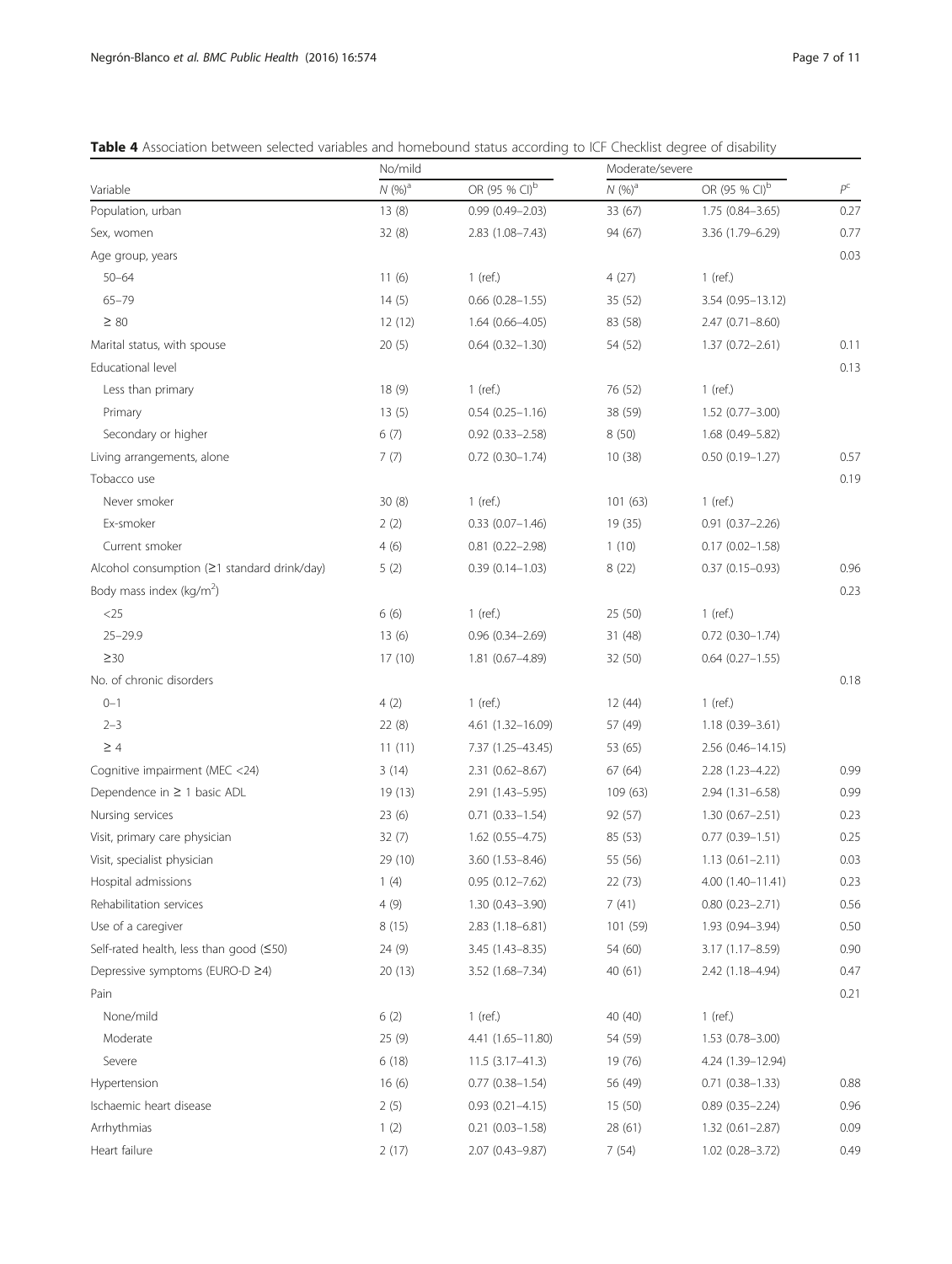| Table 4 Association between selected variables and homebound status according to ICF Checklist degree of disability (Continued) |  |  |  |
|---------------------------------------------------------------------------------------------------------------------------------|--|--|--|
|---------------------------------------------------------------------------------------------------------------------------------|--|--|--|

| Cerebrovascular disease                                 | 2(6)    | $0.95(0.21 - 4.23)$ | 31 (58) | $1.64(0.77 - 3.48)$  | 0.53 |
|---------------------------------------------------------|---------|---------------------|---------|----------------------|------|
| Peripheral arterial disease                             | 0(0)    | d                   | 2(33)   | $0.48(0.07 - 3.15)$  |      |
| COPD                                                    | 1(3)    | $0.52(0.06 - 4.10)$ | 19 (63) | 2.36 (0.97-5.75)     | 0.19 |
| Asthma                                                  | 0(0)    | d                   | 6(55)   | $0.82(0.20 - 3.41)$  |      |
| Diabetes                                                | 10(12)  | 2.47 (1.12-5.48)    | 31 (65) | 1.92 (0.89-4.14)     | 0.65 |
| Thyroid diseases                                        | 5(9)    | $1.24(0.46 - 3.37)$ | 10(56)  | $0.59(0.19 - 1.80)$  | 0.33 |
| Chronic renal failure                                   | 3(33)   | 5.21 (1.18-23.02)   | 11(55)  | 1.39 (0.49-3.97)     | 0.15 |
| Chronic liver disease                                   | 1(20)   | 3.31 (0.34-32.15)   | 0(0)    | d                    |      |
| Anaemia                                                 | 1(5)    | $0.85(0.11 - 6.63)$ | 5(38)   | $0.43(0.12 - 1.53)$  | 0.58 |
| Cancer                                                  | 1(4)    | $0.71(0.09 - 5.56)$ | 9(64)   | 3.28 (0.84-12.85)    | 0.22 |
| Anxiety disorder                                        | 4(7)    | $0.96(0.32 - 2.89)$ | 4(31)   | $0.26(0.07 - 0.93)$  | 0.13 |
| Depression                                              | 14(15)  | 2.85 (1.36-5.95)    | 29(60)  | $1.15(0.56 - 2.37)$  | 0.08 |
| Dementia                                                | 0(0)    | d                   | 26(60)  | $0.68(0.29 - 1.59)$  |      |
| Neurodegenerative diseases and dystrophies <sup>e</sup> | 2(33)   | 16.6 (2.64-105.0)   | 5(45)   | $0.96(0.23 - 4.05)$  | 0.02 |
| Severe mental disease                                   | 0(0)    | d                   | 4(67)   | $1.48(0.21 - 10.51)$ |      |
| Arthritis or arthrosis                                  | 29 (10) | 3.10 (1.37-7.02)    | 61 (56) | $0.99(0.54 - 1.82)$  | 0.03 |
| Hip fracture                                            | 1(20)   | 3.51 (0.36-34.05)   | 6(75)   | $1.76(0.23 - 13.33)$ | 0.66 |
| Visual impairment                                       | 2(9)    | $1.67(0.36 - 7.76)$ | 24 (73) | 3.23 (1.30-7.98)     | 0.47 |
| Audition impairment                                     | 0(0)    | d                   | 16(62)  | $2.20(0.82 - 5.86)$  |      |
| Urinary incontinence                                    | 3(14)   | 1.75 (0.47-6.44)    | 13 (62) | $0.72(0.27 - 1.94)$  | 0.29 |

ADL activities of daily living, COPD chronic obstructive pulmonary disease, CI confidence interval, ICF international classification of functioning, MEC Miniexamen cognoscitivo, OR odds ratio, WHODAS World Health Organisation Disability Assessment Schedule

Number and percentage of homebound cases

b<sub>Odds ratios calculated by means of logistic regression models that included interaction terms between the dichotomous variable "disability" (in the Activities &</sub> Participation domain of the ICF Checklist) and the study variables. The models also included sex, age group, area (rural/urban), and number of years of formal schooling (except in educational level), chronic disorders (excluding index disease), and cognitive impairment (yes/no) except in dementia

<sup>c</sup>P-value for interaction<br><sup>d</sup>Empty cells due to lac

Empty cells due to lack of subjects in relevant subgroup

<sup>e</sup>Parkinson's disease, Multiple Sclerosis and Amyotrophic Lateral Sclerosis

association between age and homebound status was seen solely in the group with ICF-Checklist disability  $(p = 0.03)$ , suggesting a synergistic effect of both variables. In addition, homebound status appeared to be associated with hospital admission only in patients with disability (OR =  $4.00$  vs. OR =  $0.95$  in the non-disability group, *p*-value for interaction = 0.03). Some estimates in Table [4](#page-6-0) should be interpreted with caution, due to high random error.

# **Discussion**

In view of the characteristics of our data, this study on homebound status was approached with purely descriptive and enumerative purposes in mind, with no intention of testing hypotheses of causality. Its principal limitation lay in not having measures of all the variables of disability, morbidity and use of socio-health services for the general population, with our analysis of associations being limited to the group that tested positive to disability screening, though it has to be said here that the screening level is very low, inasmuch as any person having a minimal indication of disability tests positive (see WHODAS-12 scale in [Appendix\)](#page-8-0). Despite being a very sensitive test, false negatives cannot be excluded (homebound subjects not captured into the screening), though such a possibility is regarded as extremely unlikely.

One factor to be borne in mind is that, being a crosssectional design, the directionality of the associations cannot be properly evaluated. Some associations might possibly be bidirectional, e.g., depression may play a role in the occurrence of confinement and conversely, confinement may lead to depression. Hence, the context should be considered when interpreting each particular estimate.

Although the overall non-response rate was 40 %, this was essentially for administrative reasons. There was a higher-than-expected proportion of women in the study population and no difference in mean age. Even so, this difference can be expected to have had little impact on the overall prevalence of homebound status, since neither the difference in the female to male sex ratio nor the difference in the non-response rate was excessive. As regards gender and age, non-response had a negligible impact on the associational estimates because all were adjusted for both variables.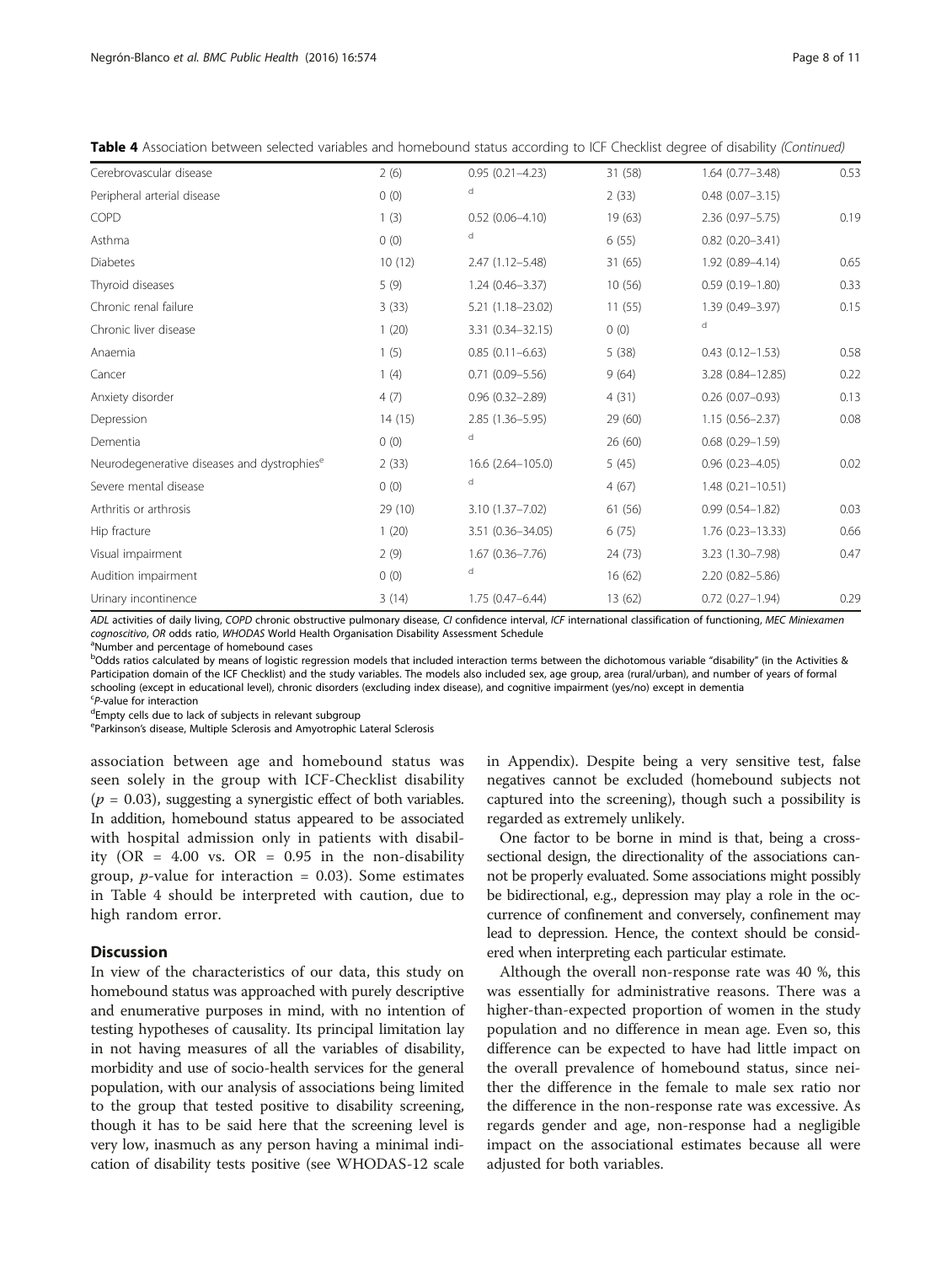# <span id="page-8-0"></span>Prevalence

Prevalence of homebound status is within the range reported in other series. The crude data showed no relevant differences in prevalence between urban and rural areas, with this only becoming evident after multivariate adjustment, as in other studies [[29](#page-10-0)].

#### Socio-demographic profile

Our study confirms the association between age and homebound status, accounted for in great part by multimorbidity and related disability. The effect of age disappears when disability is adjusted for (Table [2\)](#page-4-0). Confronted with this unusual result, the possibility of interaction was examined, and a protective age effect was found in the group with least disability and an effect of increased risk in the group with disability, which practically amounts to cancelling out the joint effect. Prior studies in groups attended by primary home care services, likewise show an association between home confinement and advanced age, with this being more prevalent in the female sex [\[14,](#page-9-0) [30\]](#page-10-0). The marked sexrelated difference found is essentially attributable to the greater life expectancy of women with severe disability, as well as the higher female to male sex ratio in the older age strata, in which individuals are more susceptible both to homebound status and to disability and multimorbidity. This may also be related to social differences that place women at least risk of institutionalisation, as documented in earlier studies [\[29, 31, 32\]](#page-10-0).

#### **Morbidity**

Other population-based studies have described how different chronic disorders and the number of such disorders are associated with difficulty in leaving the home. A review by Qui et al. reported an association with the presence, both of chronic metabolic, cardiovascular, cerebrovascular and locomotor system disorders, and of cognitive impairment, dementia and depression [\[6](#page-9-0)]. Our study found an association with the number of chronic diseases and with history of dementia, depression, cerebrovascular and neurodegenerative diseases, chronic obstructive pulmonary disease (COPD), diabetes, severe visual and audition impairments, urinary incontinence and osteoarticular disease. It should be noted that when adjustment is made for disability, these associations disappear, which suggests that disability is the intermediate step between the latter variables and homebound status. Stress should be laid on the clear association with diabetes, a result that has been found by other studies to be a predictor of risk of disability due to multiple physiopathological mechanisms and this disease's association with other, mainly cardiovascular comorbidities [\[33](#page-10-0)–[35\]](#page-10-0).

In our population, homebound status was associated with disability assessed by the WHODAS-12 and ICF Checklist, and with dependence in basic ADL (Katz Index). Previous studies in the same or other populations found disability and comorbidity to be the principal factors linked to difficulty in leaving the home, a situation equally related to worse self-rated health and depression [\[28](#page-10-0), [36](#page-10-0)–[38\]](#page-10-0).

# Use of health care services

In our sample, we found a positive association between the condition under study and hospital admissions and readmissions in the preceding three months, as well as a greater use of specialised ambulatory medical services, contrary to what could be expected in terms of the difficulties faced in moving outside the home and gaining access to public transport. Other studies have reported a higher risk of hospital admissions in this population sector [[39](#page-10-0)].

# Conclusions

The study shows that homebound status is a common problem in our setting. Socio-demographic characteristics, barriers, chronic diseases and functional status can be assumed to be playing a role in the occurrence of this condition, indicating the need to conduct longitudinal studies on its incidence and associated factors.

#### Appendix

# 12-item World Health Organisation disability assessment scale (WHODAS 12)

Range: 0 to 48 points.

1. How much difficulty did you have in standing for long periods such as 30 min?

None (0 points); Mild (1 point); Moderate (2 points); Severe (3 points); Extreme/Cannot do (4 points).

- 2. How much difficulty did you have in taking care of your household responsibilities?
- 3. How much difficulty did you have in learning a new task, for example, learning how to get to a new place?
- 4. How much of a problem did you have joining in community activities (for example, festivities, religious or other activities) in the same way as anyone else can?
- 5. How much have you been emotionally affected by your health problems
- 6. How much difficulty did you have in concentrating on doing something for ten minutes?
- 7. How much difficulty did you have walking a long distance such as a kilometre [or equivalent]?
- 8. How much difficulty did you have in washing your whole body?
- 9. How much difficulty did you have in getting dressed?
- 10. How much difficulty did you have in dealing with people you do not know?
- 11. How much difficulty did you have in maintaining a friendship?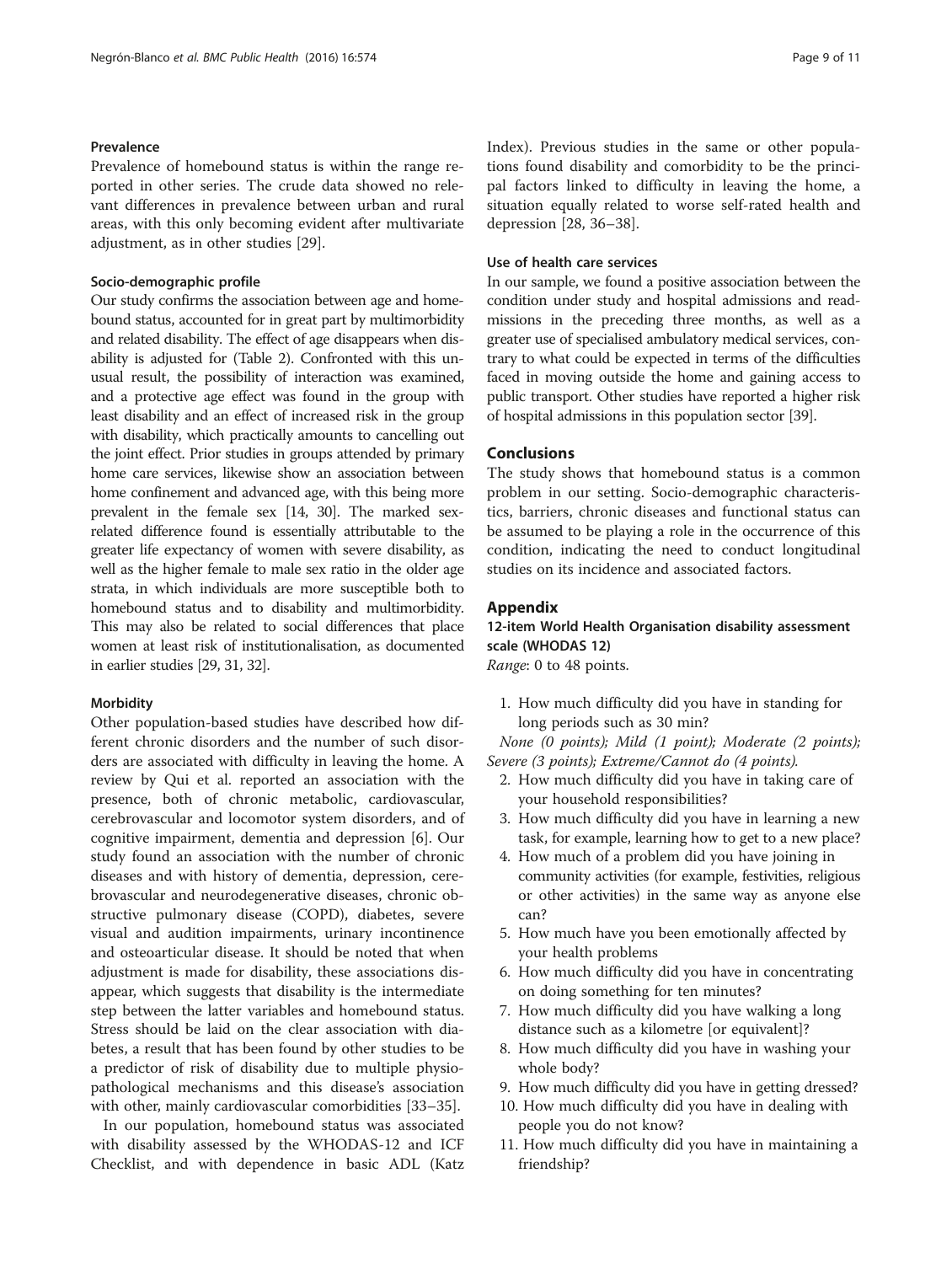# <span id="page-9-0"></span>12. How much difficulty did you have in your day-to-day work?

#### Abbreviations

ADL, activities of daily living; COPD, chronic obstructive pulmonary disease; ICF, international classification of functioning; MEC, Miniexamen Cognoscitivo (Spanish version of the Mini-mental State Examination); WHODAS, World Health Organisation Disability Assessment Schedule

#### Acknowledgements

The authors are greatly indebted to the Primary Care professionals, psychiatrists, social workers and staff in the Cinco Villas district and city of Zaragoza. The authors would also like to thank all the patients who took part in the study, and the Farasdués Foundation for its logistical support. This study was conducted by the DISCAP-ARAGON Research Consortium (individuals and groups below):

– Carlos III Institute of Health, Madrid, Spain: Javier Almazán-Isla, Fuencisla Avellanal, Enrique Alcalde-Cabero, Juan Manuel Castellote, Javier Damián, Maria João Forjaz, Carmen Rodríguez-Blázquez, Belén Frades-Payo, Javier Virués-Ortega, Pablo Martínez-Martín, Jesús de Pedro-Cuesta.

– Zaragoza University, Zaragoza, Spain: Magdalena Comín, Ana Peña Jiménez.

– Ludwig Maximilian University, Munich, Germany: Alarcos Cieza, Heinrich Gall and Geoffrey Reed.

– Aragon Health Sciences Institute, Zaragoza, Spain: Olga Burzaco, Esther Franco, Cristina Ruiz, Cristina Martínez.

– Aragon Health Service (Servicio Aragonés de Salud – SALUD), Zaragoza, Spain: Natividad Romanos and Maria José Tris.

– Fundación Farasdués, Zaragoza, Spain: Adolfo Población-Martínez. – Arrabal Health Centre Research Unit, Aragon Health Service, Zaragoza,

Spain: Rosa Magallón and Gloria Martín-García.

#### Funding

This study was funded by the Carlos III Institute of Health (projects EPI 1637–1606 and 1530–1507), Health Research Fund (Fondo de Investigaciones Sanitarias/FIS grants PI06/1098 and PI 07/90206), Consortium for Biomedical Research in Neurodegenerative Diseases (Centro de Investigación Biomédica en Red sobre Enfermedades Neurodegenerativas/CIBERNED), Zaragoza Provincial Authority, and the Farasdués Foundation.

#### Availability of data and materials

All study materials, duly anonymised, will be made available to researchers by Jesús de Pedro-Cuesta on request.

#### Authors' contributions

LNB: study design and implementation; data-analysis and interpretation; drafting and approval of the final version of the paper. JPC: project co-ordinator; data-analysis and interpretation; drafting and approval of the final version of the paper. JA: contributed to development of methods and protocols, and creation and cleansing of the study database; and performed preliminary tabulations and statistical analyses. CRB: data-analysis and interpretation; critical review and approval of the final version of the paper. EF: data-collection in the community and health services; field work and data entry. JD: co-ordinated the study, data-analysis and interpretation; critical review and final version of the paper. All authors approved the final version of the paper.

#### Competing interests

The authors declare that there are no conflicts of interests associated with the publication of this document.

#### Ethical approval and consent to participate

Informed consent in writing was given by all participants or, where applicable, their close family relatives. The study was approved by the Ethics Committee of the Aragon Health Sciences Institute.

#### Author details

<sup>1</sup>Xeral-Calde Hospital Complex, Lucus Augusti University Teaching Hospital, Lugo, Spain. <sup>2</sup>Department of Applied Epidemiology, National Centre for Epidemiology (Carlos III Institute of Health), Madrid, Spain. <sup>3</sup>Consortium for Biomedical Research in Neurodegenerative Diseases (Centro de Investigación Biomédica en Red sobre Enfermedades Neurodegenerativas/CIBERNED),

Madrid, Spain. <sup>4</sup>Faculty of Medicine & Health Sciences, School of Physiatry and Nursing, Zaragoza University, Zaragoza, Spain. <sup>5</sup>Centro Nacional de Epidemiología (Instituto de Salud Carlos III), Av. de Monforte de Lemos 5 28029, Madrid, Spain.

#### Received: 11 March 2016 Accepted: 7 July 2016 Published online: 15 July 2016

#### References

- 1. Cohen-Mansfield J, Shmotkin D, Hazan H. Homebound older persons: prevalence, characteristics, and longitudinal predictors. Arch Gerontol Geriatr. 2012;54(1):55–60.
- 2. Lindesay J, Thompson C. Housebound elderly people: Definition, prevalence and characteristics. Int J Geriatr Psychiatry. 1993;8(3):231–7.
- 3. Ganguli M, Fox A, Gilby J, Belle S. Characteristics of rural homebound older adults: a community-based study. J Am Geriatr Soc. 1996;44(4):363–70.
- 4. Ornstein KA, Leff B, Covinsky KE, Ritchie CS, Federman AD, Roberts L, et al. Epidemiology of the Homebound Population in the United States. JAMA Intern Med. 2015;175(7):1180–6.
- 5. Umegaki H, Yanagawa M, Nakashima H, Makino T, Kuzuya M. The prevalence of homebound individuals in the elderly population: a survey in a city area in Japan. Nagoya J Med Sci. 2015;77(3):439–46.
- 6. Qiu WQ, Dean M, Liu T, George L, Gann M, Cohen J, et al. Physical and mental health of homebound older adults: an overlooked population. J Am Geriatr Soc. 2010;58(12):2423–8.
- 7. Gilbert GH, Branch LG, Orav EJ. An operational definition of the homebound. Health Serv Res. 1992;26(6):787–800.
- 8. Cohen-Mansfield J, Shmotkin D, Hazan H. The effect of homebound status on older persons. J Am Geriatr Soc. 2010;58(12):2358–62.
- 9. Reckrey JM, Decherrie LV, Kelley AS, Ornstein K. Health care utilization among homebound elders: does caregiver burden play a role? J Aging Health. 2013;25(6):1036–49.
- 10. Choi NG, McDougall GJ. Comparison of depressive symptoms between homebound older adults and ambulatory older adults. Aging Ment Health. 2007;11(3):310–22.
- 11. Herr M, Latouche A, Ankri J. Homebound status increases death risk within two years in the elderly: results from a national longitudinal survey. Arch Gerontol Geriatr. 2013;56(1):258–64.
- 12. Vu LN, Dean MJ, Mwamburi M, Au R, Qiu WQ. Executive function and mortality in homebound elderly adults. J Am Geriatr Soc. 2013;61(12):2128–34.
- 13. Segura Noguera JM, Bastida Bastús N, Martí Guadaño N, Riba Romeva M, Marsá Cantero M, Lancho LS. Characteristics and analysis of survival of people served in the program of home care from the basic health area of Raval Nord, Barcelona, 1993–2002 [Article in Spanish]. Rev Esp Salud Pública. 2003;77(5):581–94.
- 14. Ruiz-Miralles ML, Richart-Martínez M, Moreno-Pina JP, Villagrasa-Rocher F, Castroverde-Agudo O, Llopis-Cartagena ML, et al. Quality of life in homebound elderly people in a district of Alicante (Spain) [Article in Spanish]. Enferm Clin. 2007;17(6):287–92.
- 15. Department of Economic and Social Affairs, United Nations Population Division. World Population Ageing 2013 [Internet]. New York: United Nations; 2013. [cited 2014 Dec 15]. Report No.: ST/ESA/SER.A/348. Available from: [http://www.un.org/en/development/desa/population/publications/](http://www.un.org/en/development/desa/population/publications/ageing/WorldPopulationAgeingReport2013.shtml) [ageing/WorldPopulationAgeingReport2013.shtml.](http://www.un.org/en/development/desa/population/publications/ageing/WorldPopulationAgeingReport2013.shtml)
- 16. García-Armesto S, Begoña Abadía-Taira M, Durán A, Hernández-Quevedo C, Bernal-Delgado E. Spain: Health system review. Health Syst Transit. 2010; 12(4):1–295. xix–xx.
- 17. de Pedro-Cuesta J, Comín Comín M, Virués-Ortega J, Almazán Isla J, Avellanal F, Alcalde Cabero E, et al. ICF-based disability survey in a rural population of adults and older adults living in Cinco Villas, Northeastern Spain: design, methods and population characteristics. Neuroepidemiology. 2010;35(1):72–82.
- 18. Vázquez-Barquero JL, Herrera Castanedo S, Vázquez Bourgón E, Gaite PL. Cuestionario para la evaluación de la discapacidad. Versión española del World Health Organization Disability Assessment Schedule II (WHO-DAS II). Madrid: Ministerio de Trabajo y Asuntos Sociales; 2006.
- 19. Garin O, Ayuso-Mateos JL, Almansa J, Nieto M, Chatterji S, Vilagut G, et al. Validation of the 'World Health Organization Disability Assessment Schedule, WHODAS-2' in patients with chronic diseases. Health Qual Life Outcomes. 2010;8:51.